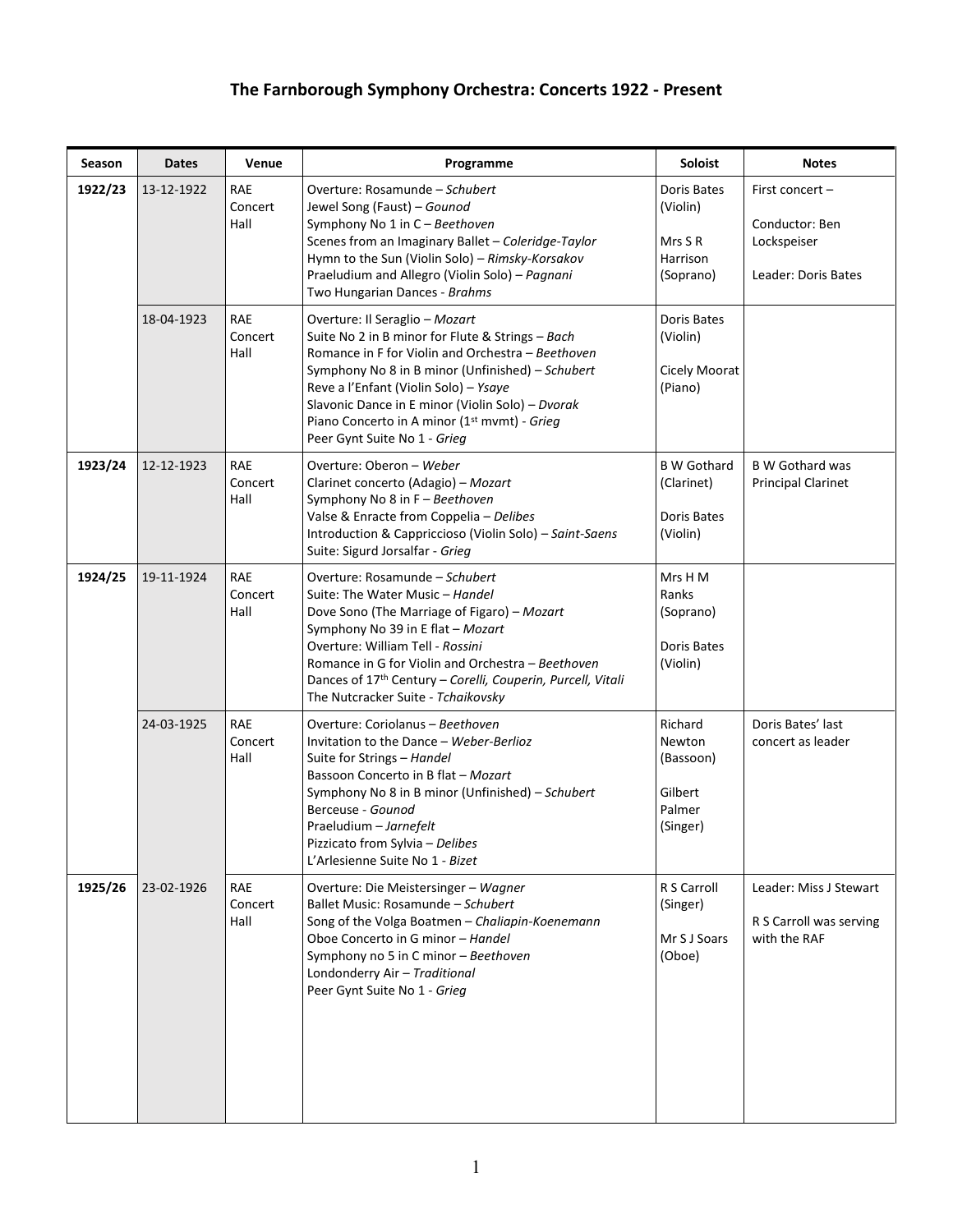| 1926/27 | 15-12-1926 | <b>RAE</b><br>Concert<br>Hall | Overture: Hebrides - Mendelssohn<br>Aria: Roberto il Diavolo - Meyerbeer<br>Piano Concerto in A minor - Grieg<br>Overture: Tragic - Brahms<br>Song: Standchen - Schubert<br>Andante Cantabile - Tchaikovsky<br>Two Hungarian Dances - Brahms                               | Gladys Brown<br>(Piano)<br>Alice Esty<br>(Soprano)                | Leader: Gladys Brown                                                                                                |
|---------|------------|-------------------------------|----------------------------------------------------------------------------------------------------------------------------------------------------------------------------------------------------------------------------------------------------------------------------|-------------------------------------------------------------------|---------------------------------------------------------------------------------------------------------------------|
|         | 10-04-1927 | <b>RAE</b><br>Concert<br>Hall | Overture: Coriolanus - Beethoven<br>Aria Fidelio - Beethoven<br>Symphony No 1 in C - Beethoven<br>Violin Concerto in D - Beethoven                                                                                                                                         | Gladys Brown<br>(Violin)<br><b>Miss</b><br>Richardson<br>(Singer) | Beethoven Centenary<br>Concert                                                                                      |
| 1927/28 | 01-04-1928 | <b>RAE</b><br>Concert<br>Hall | Overture: Merry Wives of Windsor - Nicolai<br>Preludium - Jarnefelt<br>Pizzicato from Sylvia - Delibes<br>Symphony No 9 in E minor (New World) - Dvorak<br>Ave Maria (Solo Violin) - Schubert<br>Overture: The Magic Flute - Mozart                                        | Gladys Brown<br>(Violin)                                          |                                                                                                                     |
| 1928/29 | 17-03-1929 | <b>RAE</b><br>Concert<br>Hall | Overture: Il Seraglio - Mozart<br>Symphony No 8 in B minor (Unfinished) - Schubert<br>L'Arlesienne Suite No 1-Bizet<br>Symphony No 40 in G minor - Mozart<br>Nell Gwynne Dances - German                                                                                   |                                                                   |                                                                                                                     |
| 1929/30 | 02-03-1930 | <b>RAE</b><br>Concert<br>Hall | Ballet Music: Rosamunde - Schubert<br>Symphony No 3 in E flat - Beethoven<br>Dances of 17th Century - Corelli, Locke, Couperin, Purcell,<br>Vitali, Lully<br>Overture: Hebrides - Mendelssohn                                                                              |                                                                   | Final concert in RAE<br><b>Concert Hall</b><br>Gladys Brown's last<br>concert as leader                             |
| 1930/31 | 27-01-1931 | <b>Town Hall</b><br>Farnboro  | Overture: Die Meistersinger - Wagner<br>Aria: Del Vieni (Marriage of Figaro) - Mozart<br>Siegfried Idyll - Wagner<br>Three Bavarian Dances - Elgar<br>Aria: Nymphs and Shepherds - Purcell<br>The Nutcracker Suite - Tchaikovsky                                           | Antonia<br>Somervell<br>(Soprano)                                 | Leader: W H Menzies<br>First concert in<br>Farnborough Town Hall<br>See photo                                       |
| 1931/32 | 10-02-1932 | <b>Town Hall</b><br>Farnboro  | Overture: Magic Flute - Mozart<br>Eine Kleine Nachtmusik - Mozart<br>Cello Concerto in A minor - Saint-Saens<br>Symphony No 1 in B flat - Booth<br>Cello Solos - Barratt, Valensin, Waddington, Sharpe<br>Suite: Sigurd Jorsalfar - Grieg                                  | Cedric Sharpe<br>(Cello)                                          | Symphony conducted<br>by L B Booth (the<br>composer) who was<br>member of viola<br>section<br>Leader: Mrs E Gilbert |
| 1932/33 | 07-04-1933 | <b>Town Hall</b><br>Farnboro  | Overture: The Barber of Seville - Rossini<br>Valse Triste - Sibelius<br>Piano concerto in A minor - Schumann<br>Andante Cantabile for Symphony No 5 - Tchaikovsky<br>Piano Solos - Mendelssohn, Chopin, Schumann<br>A Children's Overture - Quilter                        | Victor Hely-<br>Hutchinson<br>(Piano)                             |                                                                                                                     |
| 1933/34 | 06-03-1934 | Town Hall<br>Farnboro         | Overture: Oberon - Weber<br>Minuet for Strings - Boccherini<br>Minuet for Strings - Beethoven<br>Piano Concerto No 3 in C minor - Beethoven<br>Symphony No 9 in E minor (New World) - Dvorak<br>Piano Solos - Beethoven, Schubert, Schumann<br>Nell Gwynne Dances - German | R S Capon<br>(Piano)                                              |                                                                                                                     |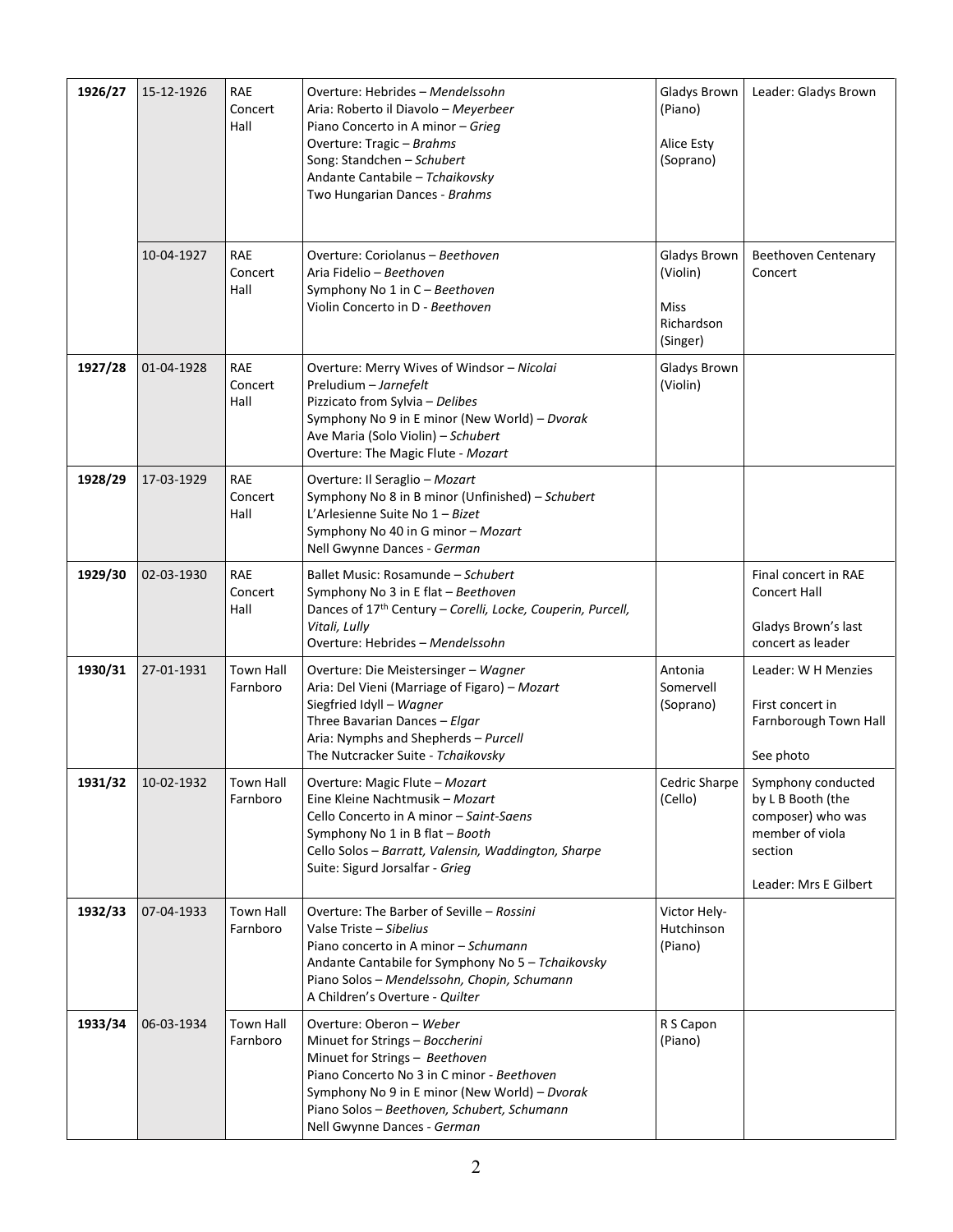| 1934/35 | 05-03-1935 | <b>Town Hall</b><br>Farnboro         | Overture: Leonora No 3 - Beethoven<br>Entracte No 2 from Rosamunde - Schubert<br>Violin Concerto in D - Beethoven<br>Symphony No 39 in E flat - Mozart<br>Violin Solos - Couperin, Dvorak, Zsolt, Bridge<br>L'Arlesienne Suite No 1 - Bizet  | Winifred<br>Small (Violin)                                        |                                                                |
|---------|------------|--------------------------------------|----------------------------------------------------------------------------------------------------------------------------------------------------------------------------------------------------------------------------------------------|-------------------------------------------------------------------|----------------------------------------------------------------|
| 1935/36 | 10-03-1936 | <b>Town Hall</b><br>Farnboro         | Overture: Egmont - Beethoven<br>Ballet Music - Faust - Gounod<br>Piano Concerto in A minor - Grieg<br>Symphony No 94 in G (Surprise) - Haydn<br>Piano Solos - Schubert, Bridge, Richardson, Chopin<br>The Three Bears - Coates               | Maurice Cole<br>(Piano)                                           |                                                                |
| 1936/37 | 02-03-1937 | <b>Town Hall</b><br>Farnboro         | Overture Der Freischutz - Weber<br>Entracte and Ballet Music to Rosamunde - Schubert<br>Cello Concerto No 2 in D major - Haydn<br>Symphony No. 5 in B flat - Schubert<br>Cello Solos - Quilter, Delius, Scott<br>Suite Wand of Youth - Elgar | <b>Beatrice</b><br><b>Harrison</b><br>(Cello)                     |                                                                |
| 1937/38 | 01-03-1938 | <b>Town Hall</b><br>Farnboro         | Overture Ruy Blas - Mendelssohn<br>Symphony No 8 'Unfinished' - Schubert<br>Piano Concerto No 5 - Beethoven<br>Violin Concerto No 1 - Bruch<br>Piano Pieces - Brahms<br>A Hampshire Suite - Bridger                                          | Victor Hely-<br>Hutchinson<br>(Piano)<br>Gladys Brown<br>(Violin) |                                                                |
| 1938/39 | 07-03-1939 | <b>Town Hall</b><br>Farnboro         | Overture Coriolanus - Beethoven<br>L'Arlesienne Suite - Bizet<br>Piano Concerto No 1 - Tchaikovsky<br>Fugal Concerto - Holst<br>Piano Solos<br>Sleeping Beauty Waltz - Tchaikovsky<br>Ballet Egyptian - Luigini                              | Gladys Brown<br>(Piano)                                           |                                                                |
|         |            |                                      | <b>BREAK DURING WORLD WAR II</b>                                                                                                                                                                                                             |                                                                   |                                                                |
| 1944/45 | 19-08-1945 | RAE<br>Assembly<br>Hall              |                                                                                                                                                                                                                                              |                                                                   | Revived as the<br>orchestra of the RAE<br><b>Music Society</b> |
| 1945/46 | 17-03-1946 | RAE<br>Assembly<br>Hall              |                                                                                                                                                                                                                                              |                                                                   | <b>Chamber Concert</b><br><b>Chamber Concert</b>               |
| 1946/47 | 23-10-1946 | Grange<br>Hostel<br>Assembly<br>Hall |                                                                                                                                                                                                                                              |                                                                   | <b>Chamber Concert</b>                                         |
| 1947/48 | 27-04-1948 | Farren<br>House                      |                                                                                                                                                                                                                                              |                                                                   | <b>Chamber Concert</b>                                         |
|         | 10-05-1948 | RAE<br>Assembly<br>Hall              | Concerto Grosso for Strings in G minor - Handel<br>Symphony No. 39 in E flat - Mozart<br>Pavane pour une Infante defunte - Ravel<br>The Walk to the Paradise Garden - Delius<br>Piano Concerto in A minor - Schumann                         | David Kettle<br>(Piano)                                           | Robin Lock conducted                                           |
| 1948/49 | 16-12-1948 | RAE<br>Assembly<br>Hall              | Overture Il Seraglio - Mozart<br>Concerto for Two Violins in D minor - Bach<br>Siegfried Idyll - Wagner<br>Symphony No. 35 in D - Mozart                                                                                                     | Stella<br>Bardsley,<br>Patricia<br>Cassidy<br>(Violins)           | David Kettle's first<br>concert as conductor                   |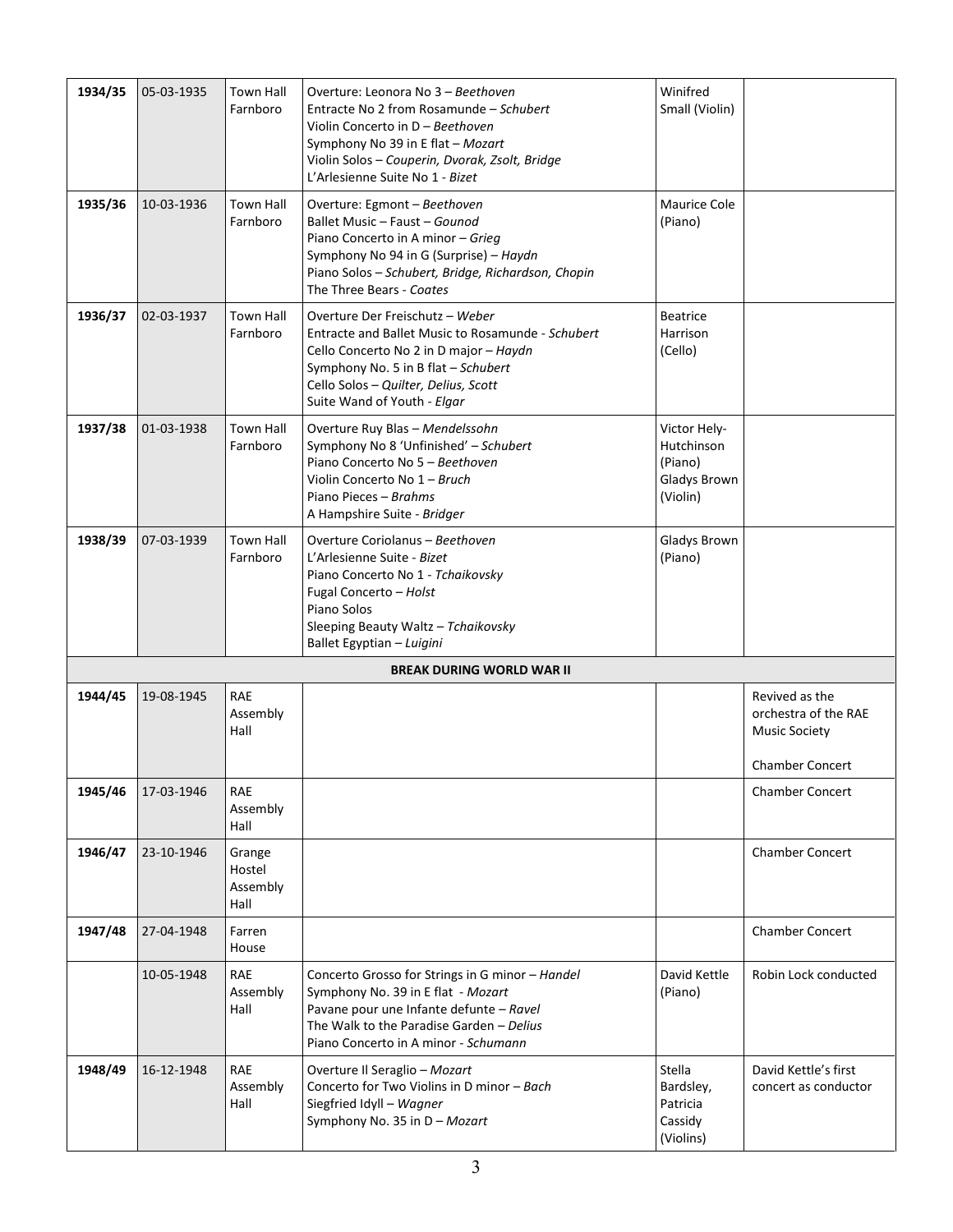|         | 02-03-1949 | <b>RAE</b><br>Assembly<br>Hall | Gordian Knot Untied Suites 1 & 2 - Purcell<br>Requiem Mass - Mozart                                                                                                                                                                                                                   |                                                                   | Concert with the<br><b>Farnborough Singers</b><br>and the Farnham and<br><b>Bourne Music Club</b><br>Choir |
|---------|------------|--------------------------------|---------------------------------------------------------------------------------------------------------------------------------------------------------------------------------------------------------------------------------------------------------------------------------------|-------------------------------------------------------------------|------------------------------------------------------------------------------------------------------------|
|         | 11-05-1949 | <b>RAE</b><br>Assembly<br>Hall | Eine Kleine Nachtmusik - Mozart<br>Symphony No. 104 in D - Haydn<br>Fantasia on Greensleeves - Vaughan Williams                                                                                                                                                                       |                                                                   |                                                                                                            |
| 1949/50 | 15-12-1949 | <b>RAE</b><br>Assembly<br>Hall | Concerto Grosso in A minor - Handel<br>On hearing the first cuckoo - Delius<br>Violin Concerto in E - Bach<br>Viola Concerto - Telemann<br>Symphony No 1 in C - Beethoven                                                                                                             | Kenneth<br>Honick<br>(Violin)<br>Leonard<br>Lefkovitch<br>(Viola) | See concert flyer                                                                                          |
|         | 02-03-1950 | <b>RAE</b><br>Assembly<br>Hall | Suite Masques et Bergamasques - Faure<br>Piano Concerto in D major - Haydn<br>Magnificat in D - Bach                                                                                                                                                                                  | Maureen<br>Beeken<br>(Piano)                                      | Concert with the<br>Farnborough Singers<br>(Chorus master: John<br>Seddon)<br>Maureen Beeken aged<br>13    |
|         | 11-05-1950 | <b>RAE</b><br>Assembly<br>Hall | Overture Idomeneo - Mozart<br>Trumpet Concerto in E flat - Haydn<br>Let us Garlands Bring - Finzi<br>Symphony No. 29 in A - Mozart                                                                                                                                                    | Frederick<br>Woodcroft<br>(Trumpet)<br>John Seddon<br>(Baritone)  |                                                                                                            |
| 1950/51 | 13-12-1950 | <b>RAE</b><br>Assembly<br>Hall | Arrival of the Queen of Sheba - Handel<br>Symphony No. 5 - Schubert<br>Concerto for oboe and strings - Cimarosa<br>Two Aquarelles - Delius<br>Serenade for Strings - Elgar                                                                                                            | Donald<br><b>Bridger</b><br>(Oboe)                                |                                                                                                            |
|         | 16-04-1951 | <b>RAE</b><br>Assembly<br>Hall | Concerto Grosso in C minor - Handel<br>Ombra Mai Fu from Xerxes - Handel<br>Faery Queen Dances - Purcell-Rootham<br>Two Elegaic Melodies - Grieg<br>Brandenberg Concerto No 3 - Bach<br>Dies Natalis Cantata for Tenor and Strings - Finzi<br>Symphony No 1 in B flat - Boyce-Lambert | Richard<br>Gandy<br>(Tenor)                                       | See concert flyer<br>Strings only                                                                          |
| 1951/52 | 04-10-1951 | RAE<br>Assembly<br>Hall        | Trumpet Voluntary - Purcell<br>Walk to the Paradise Garden - Delius<br>Piano Concerto No 17 in G - Mozart<br>Serenade to Music - Vaughan Williams<br>Pomp and Circumstance March No. 1 - Elgar                                                                                        | Bronwen<br>Jones (Piano)                                          | Festival of Britain<br>Concert                                                                             |
|         | 13-12-1951 | RAE<br>Assembly<br>Hall        | Concerto Grosso in G minor-Handel<br>Two String Fantasias - Purcell<br>Violin Concerto in G minor - Tartini-Rostal<br>Capriol Suite - Warlock<br>Romance in C-Sibelius<br>Simple Symphony - Britten                                                                                   | Leonard<br>Friedman<br>(Violin)                                   | Strings only                                                                                               |
|         | 25-03-1952 | <b>RAE</b><br>Assembly<br>Hall | Concerto Grosso in C minor - Geminiani<br>Notturno - Dvorak<br>Suite in B minor for flute and strings - Bach<br>Serenade Notturna - Mozart<br>Serenade for Strings - Elgar<br>Mock Morris - Grainger                                                                                  | Jennet Adrian<br>(Flute)                                          | Strings only<br>Robin Lock conductor                                                                       |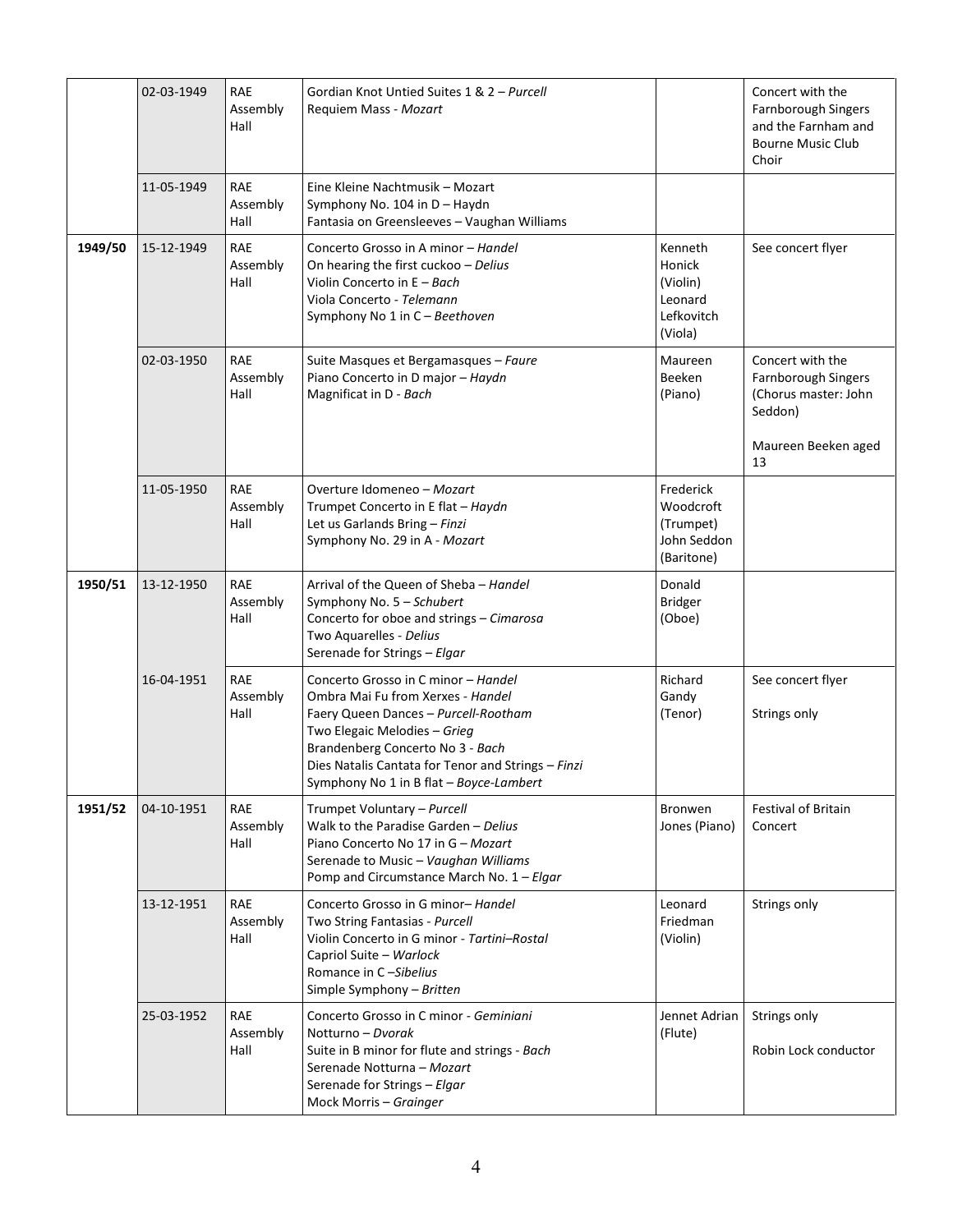| 1952/53 | 04-12-1952 | <b>RAE</b><br>Assembly<br>Hall | Concerto Grosso No 9 - Corelli<br>Concerto in A for Cello and Orchestra - Leo<br>Two Norwegian Melodies - Ole Bull<br>Five Pieces for Strings op 44 - Hindemith<br>Serenade for Strings - Tchaikovsky          | Rosalie<br>Kersey (Cello)                                    | Strings only                                                         |
|---------|------------|--------------------------------|----------------------------------------------------------------------------------------------------------------------------------------------------------------------------------------------------------------|--------------------------------------------------------------|----------------------------------------------------------------------|
|         | 16-04-1953 | RAE<br>Assembly<br>Hall        | Chaconne in G minor - Purcell<br>Holberg Suite - Grieg<br>Harpsichord Concerto in D - Bach<br>Concertino for Harpsichord and Strings - Leigh<br>Concertino Pastorale - Ireland                                 | Joseph Saxby<br>(Harpsi-<br>chord)                           |                                                                      |
| 1953/54 | 10-12-1953 | <b>RAE</b><br>Assembly<br>Hall | St Paul's Suite - Holst<br>L'Amero – Mozart<br>Concerto for Bassoon and Strings - Jacob<br>Where art thou, father dear (Spectre's Bride) - Dvorak<br>Allegro Spiritoso - Senaille<br>Simple Symphony - Britten | Geoffrey<br>Hartley<br>(Bassoon)<br>Bertha Hann<br>(Soprano) |                                                                      |
|         | 08-04-1954 | <b>RAE</b><br>Assembly<br>Hall | Overture: Seraglio - Mozart<br>Entracte in B flat from Rosamunde - Schubert<br>Ballet Music: Rosamunde - Schubert<br>Piano Concerto No 2 - Rachmaninov<br>Symphony No 40 - Mozart                              | Maureen<br>Beeken<br>(Piano)                                 | Ice cream incident!                                                  |
| 1954/55 | 09-12-1954 | <b>RAE</b><br>Assembly<br>Hall | Suite: Le Roi s'Amuse - Delibes<br>Violin Concerto in D - Beethoven<br>Symphony No 97 - Haydn<br>Overture Der Freischutz - Weber                                                                               | Alan Loveday<br>(Violin)                                     |                                                                      |
|         | 21-04-1955 | <b>RAE</b><br>Assembly<br>Hall | Tragic Overture – Brahms<br>Horn Concerto No 3 - Mozart<br>Songs of Springtime $-EJ$ Moeran<br>Symphonic Variations - Dvorak                                                                                   | Dennis Brain<br>(Horn)                                       | With Farnborough<br>Singers                                          |
| 1955/56 | 08-12-1955 | RAE<br>Assembly<br>Hall        | Water Music - Handel<br>Symphony No. 103 in E flat - Haydn<br>Piano Concerto No 4 - Beethoven<br>Overture: A Children's Overture - Quilter                                                                     | Eric Harrison<br>(Piano)                                     |                                                                      |
|         | 03-05-1956 | <b>RAE</b><br>Assembly<br>Hall | Symphony No. 39 - Mozart<br>Exultate Jubilate - Mozart<br>Clarinet Concerto - Mozart<br>Musical Joke - Mozart                                                                                                  | Robin Lock<br>(Clarinet)<br>Sheila Lodge<br>(Soprano)        |                                                                      |
| 1956/57 | 13-12-1956 | RAE<br>Assembly<br>Hall        | L'Arlesienne Suite - Bizet<br>Cello Concerto - Dvorak<br>Symphony No 4 - Beethoven                                                                                                                             | Christopher<br><b>Bunting</b><br>(Cello)                     |                                                                      |
|         | 02-05-1957 | <b>RAE</b><br>Assembly<br>Hall | Overture: Midsummer Night's Dream - Mendelssohn<br>Piano Concerto No 23 K488 - Mozart<br>Symphony No 9 in E minor - Dvorak                                                                                     | David Kettle<br>(Piano)                                      | Geoffrey Stark<br>conducted                                          |
| 1957/58 | 07-12-1957 | RAE<br>Assembly<br>Hall        | Symphony No 99 - Haydn<br>Benedicite - Vaughan Williams<br>Sinfonia Concertante - Haydn                                                                                                                        |                                                              | Metamophosen $-R$<br>Strauss: music<br>obtained but not<br>performed |
|         | 24-04-1958 | <b>RAE</b><br>Assembly<br>Hall | Overture The Magic Flute - Mozart<br>The Swan of Tuonela op 22 - Sibelius<br>Flute Concerto No 1 - Mozart<br>Symphony No 8 - Beethoven                                                                         | David Butt<br>(Flute)                                        |                                                                      |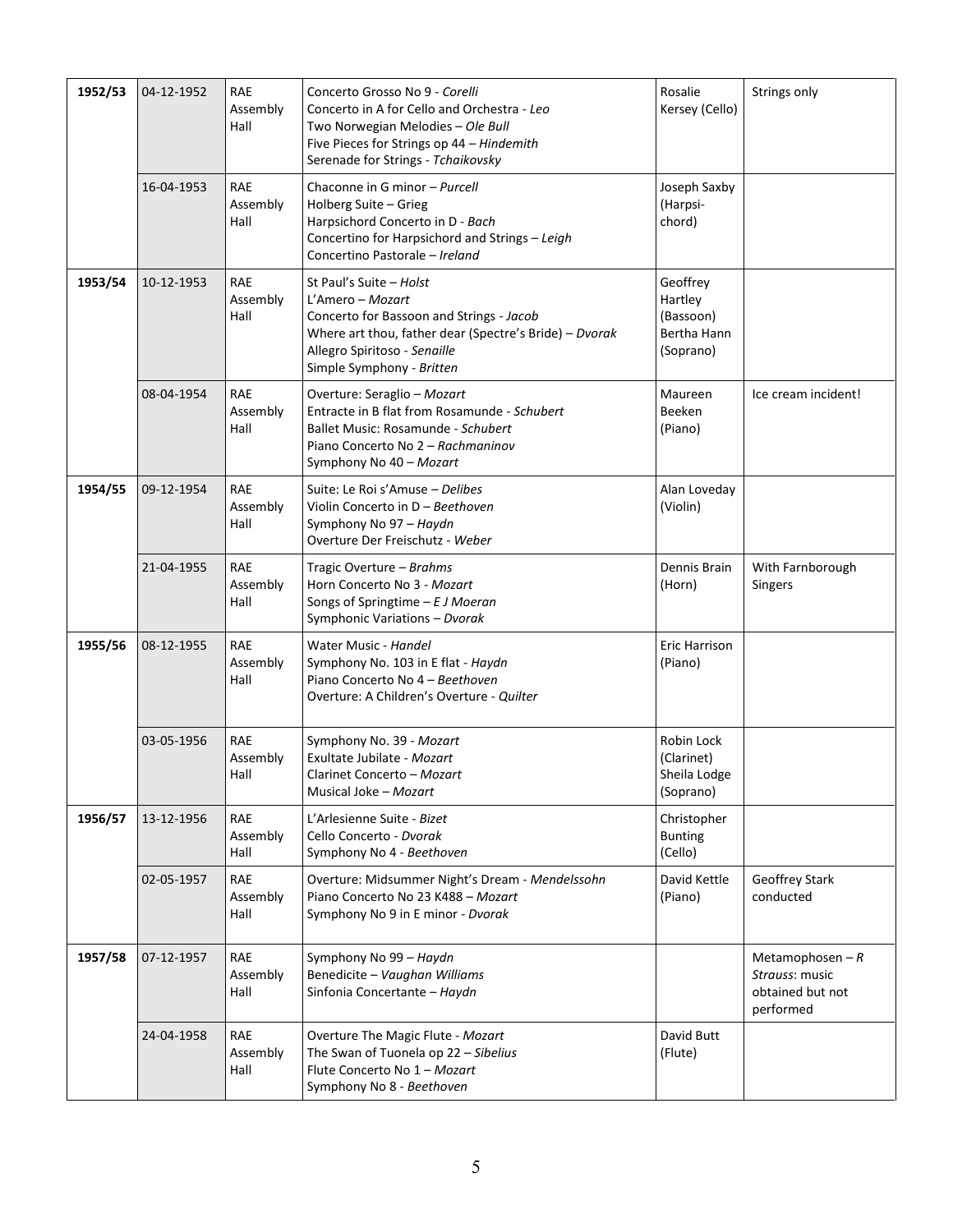| 1958/59 | 29-11-1958 | <b>RAE</b><br>Assembly<br>Hall | La Calinda - Delius<br>Piano Concerto - Grieg<br>Hymn to St. Cecilia - Britten<br>Symphony No 1 - Sibelius                                                                             | Iris Loveridge<br>(Piano)                                   | With the Farnborough<br><b>Singers</b>                |
|---------|------------|--------------------------------|----------------------------------------------------------------------------------------------------------------------------------------------------------------------------------------|-------------------------------------------------------------|-------------------------------------------------------|
|         | 04-1959    |                                | Overture The Marriage of Figaro - Mozart<br>Violin Concerto - Mendelssohn<br>Petite Suite - Debussy<br>Symphony No 2 - Beethoven                                                       | Raymond<br>Cohen<br>(Violin)                                |                                                       |
| 1959/60 | 28-11-1959 | <b>RAE</b><br>Assembly<br>Hall | Rumanian Folk Dances - Bartok<br>Violin Concerto - Brahms<br>Symphony No 3 in E flat - Beethoven                                                                                       | Frederick<br>Grinke<br>(Violin)                             | Letter of thanks from<br>the soloist<br>Audience: 450 |
|         | 09-04-1960 | RAE<br>Assembly<br>Hall        | Overture The Impresario - Cimerosa<br>Piano Concerto No 1 - Beethoven<br>The Banks of Green Willow - Butterworth<br>Symphony No 97 - Haydn                                             | Trevor<br>Barnard<br>(Piano)                                |                                                       |
| 1960/61 | 19-11-1960 | RAE<br>Assembly<br>Hall        | Concerto Grosso in D minor - Vivaldi<br>Violin Concerto in D minor - Sibelius<br>Symphony No 3 in F major - Brahms                                                                     | Peter Gibbs<br>(Violin)                                     |                                                       |
|         | 11-02-1961 | <b>RAE</b><br>Assembly<br>Hall | Overture Barber of Seville - Rossini<br>Horn Concerto No 1 op $11 - R$ Strauss<br>Symphony No 9 in C major - Schubert                                                                  | Arthur<br>Campbell<br>(Horn)                                |                                                       |
|         | 29-04-1961 | <b>RAE</b><br>Assembly<br>Hall | Overture: Coriolanus - Beethoven<br>Piano Concerto in A min - Schumann<br>Symphony No 104 - Haydn                                                                                      | Maureen<br>Beeken<br>(Piano)                                |                                                       |
| 1961/62 | 25-11-1961 | <b>RAE</b><br>Assembly<br>Hall | Overture: "The Wasps" - Vaughan Williams<br>Pavane pour une Enfante defunte - Ravel<br>Rococo Variations - Tchaikovsky<br>Cello Concerto in A - Tartini<br>Symphony No 4 - Mendelssohn | <b>Martin Elmitt</b><br>(Cello)                             |                                                       |
|         | 28-04-1962 | <b>RAE</b><br>Assembly<br>Hall | Overture The Men of Prometheus - Beethoven<br>Aria A Perfido - Beethoven<br>Piano Concerto No 5 ("Emperor") - Beethoven<br>Symphony No 7 - Beethoven                                   | Maria Douska<br>(Piano)<br>Lynette<br>Standish<br>(Soprano) |                                                       |
| 1962/63 | 15-12-1962 | <b>RAE</b><br>Assembly<br>Hall | Suite: Pelleas and Melisande - Faure<br>Three Sonatas for Wind Octet - $CPE$ Bach<br>Concerto for Violin and Cello - Brahms<br>Symphony No 3 ("Scottish") - Mendelssohn                | David Martin<br>(Violin)<br>Florence<br>Hooton<br>(Cello)   | Husband/wife soloists                                 |
|         | 04-05-1963 | <b>RAE</b><br>Assembly<br>Hall | Overture: Egmont - Beethoven<br>Symphony No 32 in G - Mozart<br>Serenade Op 11 - Brahms<br>Serenade for Strings - Elgar<br>St Anthony Variations - Brahms                              |                                                             |                                                       |
| 1963/64 | 30-11-1963 | RAE<br>Assembly<br>Hall        | The Gods Go A-begging - Handel-Beecham<br>Six German Dances K509 - Mozart<br>Violin Concerto in G minor - Bruch<br>Dances of Galanta - Kodaly<br>Symphony No 1 in C - Bizet            | Frances<br>Mason<br>(Violin)                                |                                                       |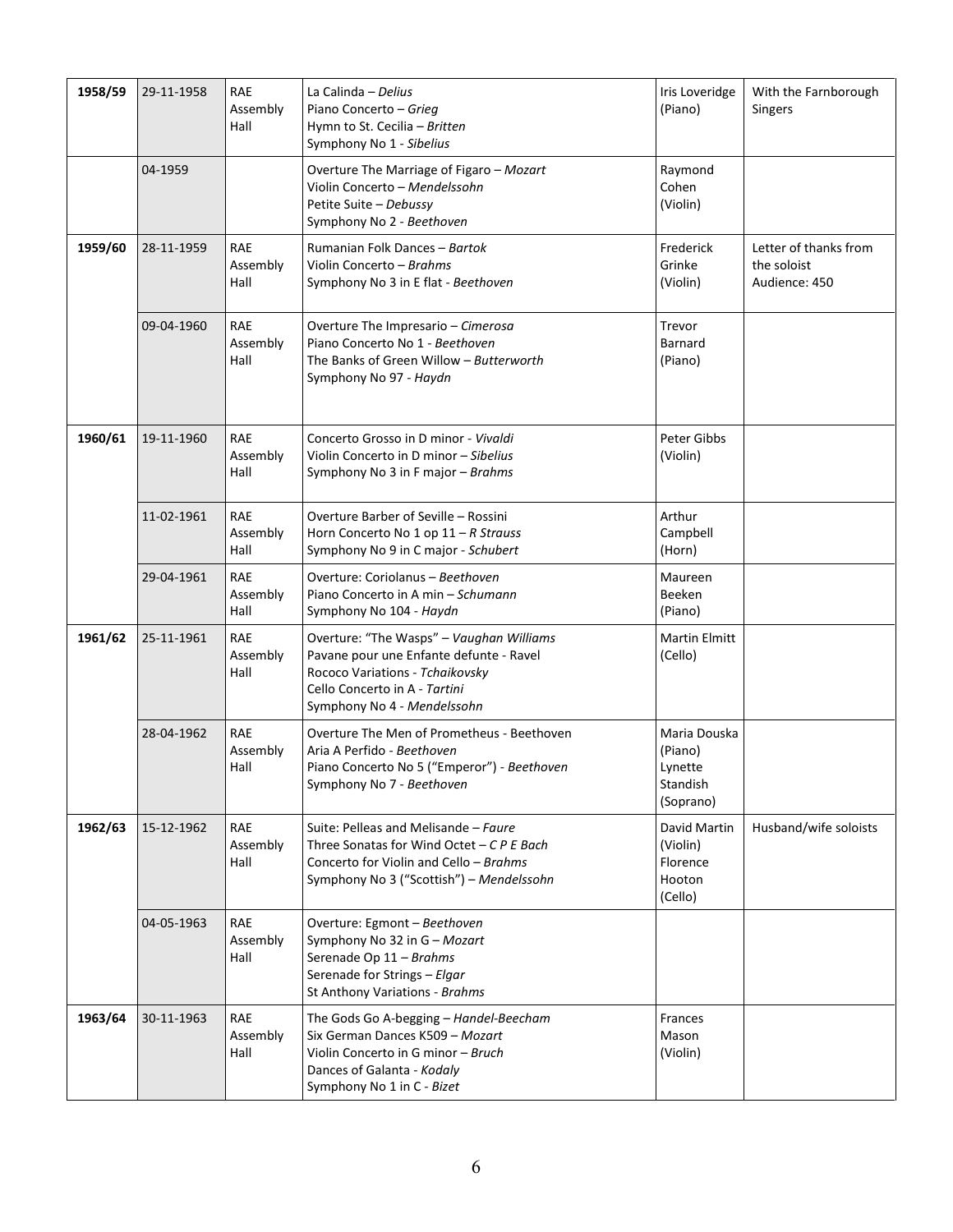|         | 11-04-1964 | <b>RAE</b><br>Assembly<br>Hall | Overture: The Bartered Bride - Smetana<br>Polonaise from Eugene Onegin - Tchaikovsky<br>Symphony No 3 in C - Sibelius<br>On Hearing the First Cuckoo in Spring - Delius<br>Three Slavonic Dances - Dvorak                                                                |                                                          |                                                                                                           |
|---------|------------|--------------------------------|--------------------------------------------------------------------------------------------------------------------------------------------------------------------------------------------------------------------------------------------------------------------------|----------------------------------------------------------|-----------------------------------------------------------------------------------------------------------|
| 1964/65 | 28-11-1964 | <b>RAE</b><br>Assembly<br>Hall | Overture: Ruins of Athens - Beethoven<br>Symphony No 8 in G - Dvorak<br>Cello Concerto - Elgar<br>Divertissement - Ibert                                                                                                                                                 | Charles<br>Tunnell<br>(Cello)                            |                                                                                                           |
|         | 10-04-1965 | <b>RAE</b><br>Assembly<br>Hall | Overture: Fingals Cave - Mendelssohn<br>Suite: The Faithful Shepherd - Handel-Beecham<br>Violin Concerto - Dvorak<br>Introduction and Allegro for Strings - Elgar<br>Symphony No 4 in C minor ("Tragic") - Schubert                                                      | Tessa<br><b>Robbins</b><br>(Violin)                      | David Kettle was sick<br>and unable to conduct<br>First season ever to<br>end in deficit!                 |
| 1965/66 | 27-11-1965 | <b>RAE</b><br>Assembly<br>Hall | Suite: Virtuous Wife - Purcell-Holst<br>Oboe Concerto in C major - Mozart<br>Serenade for Small Orchestra - Arnold<br>Siesta - Walton<br>Symphony No 1 in C - Beethoven                                                                                                  | John<br>Moreton<br>(Oboe))                               | John Cotterill's first<br>concert<br>See concert flyer                                                    |
|         | 23-04-1966 | Salesian<br>College            | Overture: Merry wives of Windsor - Nicolai<br>Piano Concerto in A minor - Schumann<br>Ballet Suite: Pineapple Poll - Sullivan-Mackerras<br>Symphony No 9 in E minor ("New World") - Dvorak                                                                               | Frank Wibaut<br>(Piano)                                  |                                                                                                           |
| 1966/67 | 26-11-1966 | <b>RAE</b><br>Assembly<br>Hall | Overture: Tancredi - Rossini<br>Sinfonia in D, op 18, No 4 - J C Bach<br>Horn Concerto No 3 in E flat - Mozart<br>Suite: Le Roi s'Amuse - Delibes<br>Ein Jager aus Kurpfalz - Hindemith<br>Praeludium - Jarnefelt<br>Symphony No 103 in E flat ("The Drum Roll") - Haydn | John Jones<br>(Horn)                                     |                                                                                                           |
|         | 15-04-1967 | Salesian<br>College            | Overture to an Italian Comedy - Benjamin<br>Symphony No 5 in C minor - Beethoven<br>A Sea Symphony - Vaughan Williams                                                                                                                                                    | Noelle Barker<br>(Soprano),<br>John Noble<br>(Baritone), | With the Waverley<br><b>Singers</b><br>Mrs Vaughan Williams<br>attended<br>Leader: K Honick<br>See photos |
| 1967/68 | 06-10-1967 | Aldershot<br>Library Hall      | Overture: Italiana in Algeri - Rossini<br>Brandenburg Concerto No. 3 - Bach<br>Music for the Royal Fireworks - Handel<br>Symphony No 8 in F - Beethoven                                                                                                                  |                                                          |                                                                                                           |
|         | 25-11-1967 | <b>RAE</b><br>Assembly<br>Hall | Tragic Overture - Brahms<br>Symphony No. 1in B flat ("Spring") - Schumann<br>Violin Concerto No. 3 in G - Mozart<br>Suite from the Bavarian Highlands - Elgar                                                                                                            | Jean Harvey<br>(Violin)                                  | See photo of soloist 17-<br>11-1967                                                                       |
|         | 09-02-1968 | Aldershot<br>Library Hall      | Overture: Coriolan - Beethoven<br>Piano Concerto No. 1 in G minor - Mendelssohn<br>Symphony No. 4 in C minor ("Tragic") - Schubert<br>Two Aubades - Lalo                                                                                                                 | Margaret<br>Dines (Piano)                                |                                                                                                           |
|         | 27-04-1968 | Salesian<br>College            | Overture: The Mastersingers - Wagner<br>Piano Concerto in E flat - Ireland<br>Symphony No. 1 in C minor - Brahms                                                                                                                                                         | Diana Beeken<br>(Piano)                                  | Leader: A Alsey<br>See photos                                                                             |
| 1968/69 | 19-10-1968 | King<br>Edward's               | Overture: Egmont - Beethoven<br>Sinfonia Concertante for Ob Cl Bsn Horn (K9) - Mozart<br>Dances of Galanta - Kodaly                                                                                                                                                      |                                                          |                                                                                                           |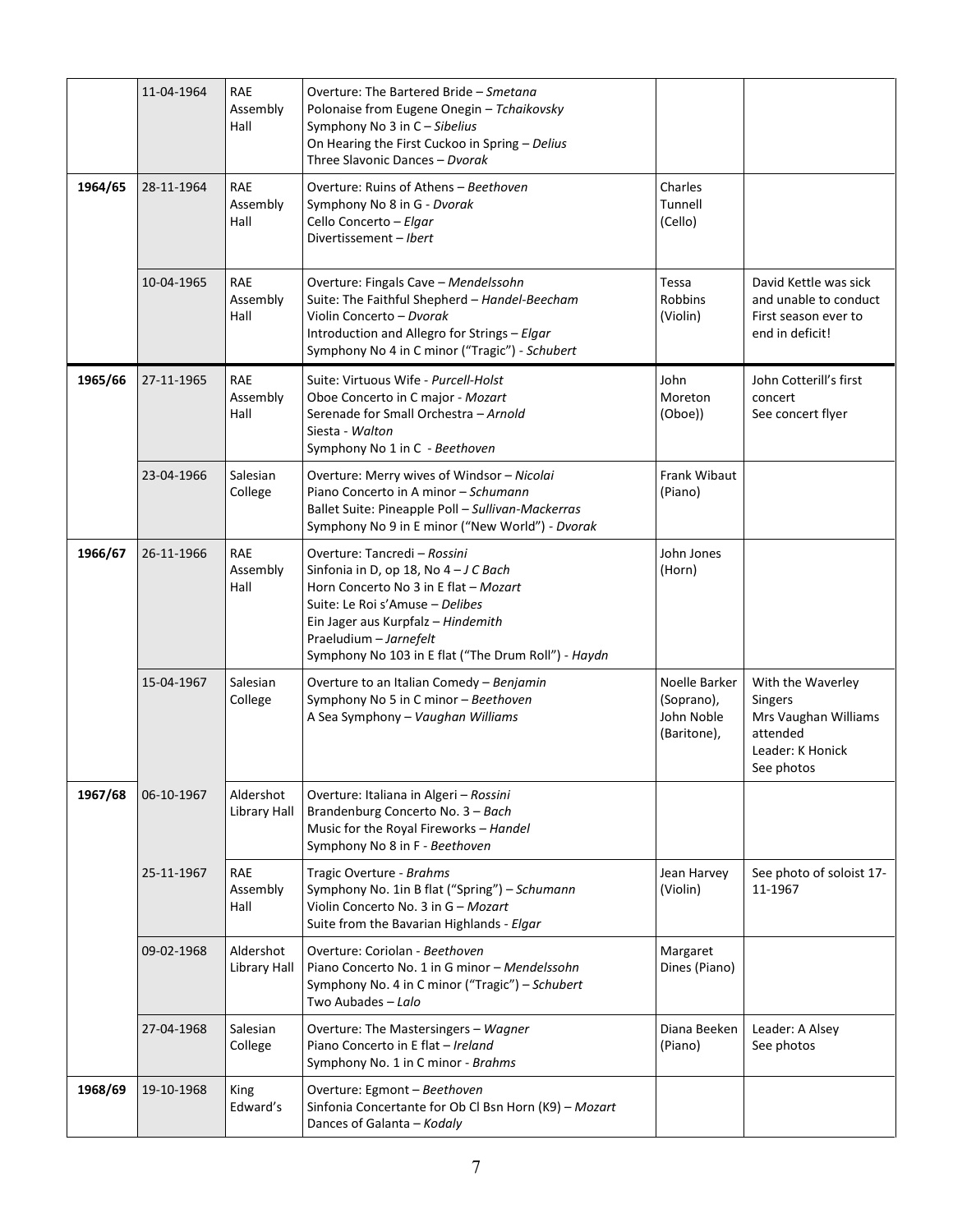|         |            | School,<br>Witley                                          | St Anthony Variations - Brahms                                                                                                                                                      |                                          |                                                                                                                                                                                 |
|---------|------------|------------------------------------------------------------|-------------------------------------------------------------------------------------------------------------------------------------------------------------------------------------|------------------------------------------|---------------------------------------------------------------------------------------------------------------------------------------------------------------------------------|
|         | 30-11-1968 | RAE<br>Assembly<br>Hall                                    | Overture: Di Ballo – Sullivan<br>Soirées Musicales - Rossini-Britten<br>Italian Caprice - Tchaikovsky<br>Symphony No. 2 in B minor - Borodin                                        |                                          |                                                                                                                                                                                 |
|         | 08-02-1969 | Aldershot<br>Library                                       | Overture: La Cenerentola - Rossini<br>Cello Concerto in D - Haydn<br>Pastoral d'Été - Honegger<br>Symphony No. 4 in A ("Italian") - Mendelssohn                                     | Judith<br>Mitchell<br>(Cello)            |                                                                                                                                                                                 |
|         | 19-04-1969 | Salesian<br>College                                        | These things shall be - Ireland<br>Symphony No. 9 in D minor ("Choral") - Beethoven                                                                                                 |                                          | With the Waverley<br>Singers and<br>Farnborough Singers                                                                                                                         |
| 1969/70 | 08-11-1969 | Christ-<br>church<br>Priory                                | Symphony No 8 in G - Dvorak<br>Requiem Mass - Mozart                                                                                                                                |                                          | First concert as the RAE<br>Symphony Orchestra.<br>Conducted by Geoffrey<br><b>Stark</b><br>With The Farnborough<br>Singers and Grange<br><b>Choral Society</b><br>Christchurch |
|         | 22-11-1969 | <b>RAE</b><br>Assembly<br>Hall                             | Overture: Leonora No. 3 - Beethoven<br>Violin Concerto in D - Beethoven<br>Symphony No. 8 - Dvorak                                                                                  | Alfredo<br>Campoli<br>(Violin)           | Audience: >450                                                                                                                                                                  |
|         | 07-02-1970 | Wavell<br>Secondary<br>School                              | The Magic Flute (Concert Version) - Mozart                                                                                                                                          |                                          | The Farnborough<br>Singers                                                                                                                                                      |
|         | 25-04-1970 | <b>RAE</b><br>Assembly<br>Hall                             | Marche Joyeuse - Chabrier<br>Les Patineurs: Ballet Suite - Meyerbeer<br>Piano Concerto No. 2 in F minor - Chopin<br>Symphony No. 2 in D major - Brahms                              | Margery<br>Wakefield<br>(Piano)          |                                                                                                                                                                                 |
| 1970/71 |            |                                                            |                                                                                                                                                                                     |                                          |                                                                                                                                                                                 |
|         | 07-11-1970 | Farnham<br>Grammar<br>School                               | Serenade to Music - Vaughan Williams<br>Symphony No 8 in B minor (Unfinished) - Schubert<br>Carmina Burana - Orff                                                                   |                                          |                                                                                                                                                                                 |
|         | 12-12-1970 | Newton-<br>Davis Hall,<br>Lord Mayor<br>Treloar<br>College | Festal March - Jacob<br>Symphony No 6 (Pastoral) - Beethoven<br>Four Cornish Dances - Arnold<br>Italian Caprice - Tchaikovsky                                                       |                                          | Ken Honick's final<br>concert as leader                                                                                                                                         |
|         | 13-02-1971 | Wavell<br>Secondary<br>School                              | Improvisations on Virginal Pieces by Giles Farnaby - Rubbra<br>Harpsichord Concerto in D minor - Bach<br>Suite: Masques et Bergamasques - Faure<br>Symphony No 1 in C major - Bizet | Stephen<br>Thomson<br>(Harpsi-<br>chord) | Arthur Alsey's first<br>concert as leader (as<br>opposed to deputy)                                                                                                             |
|         | 24-04-1971 | RAE<br>Assembly<br>Hall                                    | Overture: Hansel and Gretel - Humperdinck<br>Rhapsody: A Shropshire Lad - Butterworth<br>Clarinet Concerto in A major - Mozart<br>Symphony in D minor - Franck                      | Jack Brymer<br>(Clarinet)                |                                                                                                                                                                                 |
| 1971/72 | 23-10-1971 | <b>RAE</b><br>Assembly<br>Hall                             | Overture: Rosamunde - Schubert<br>Divertimento in B flat - Berkeley<br>Ballet Suite: The Wise Virgins - Bach-Walton<br>Symphony No 3 in F - Brahms                                  |                                          |                                                                                                                                                                                 |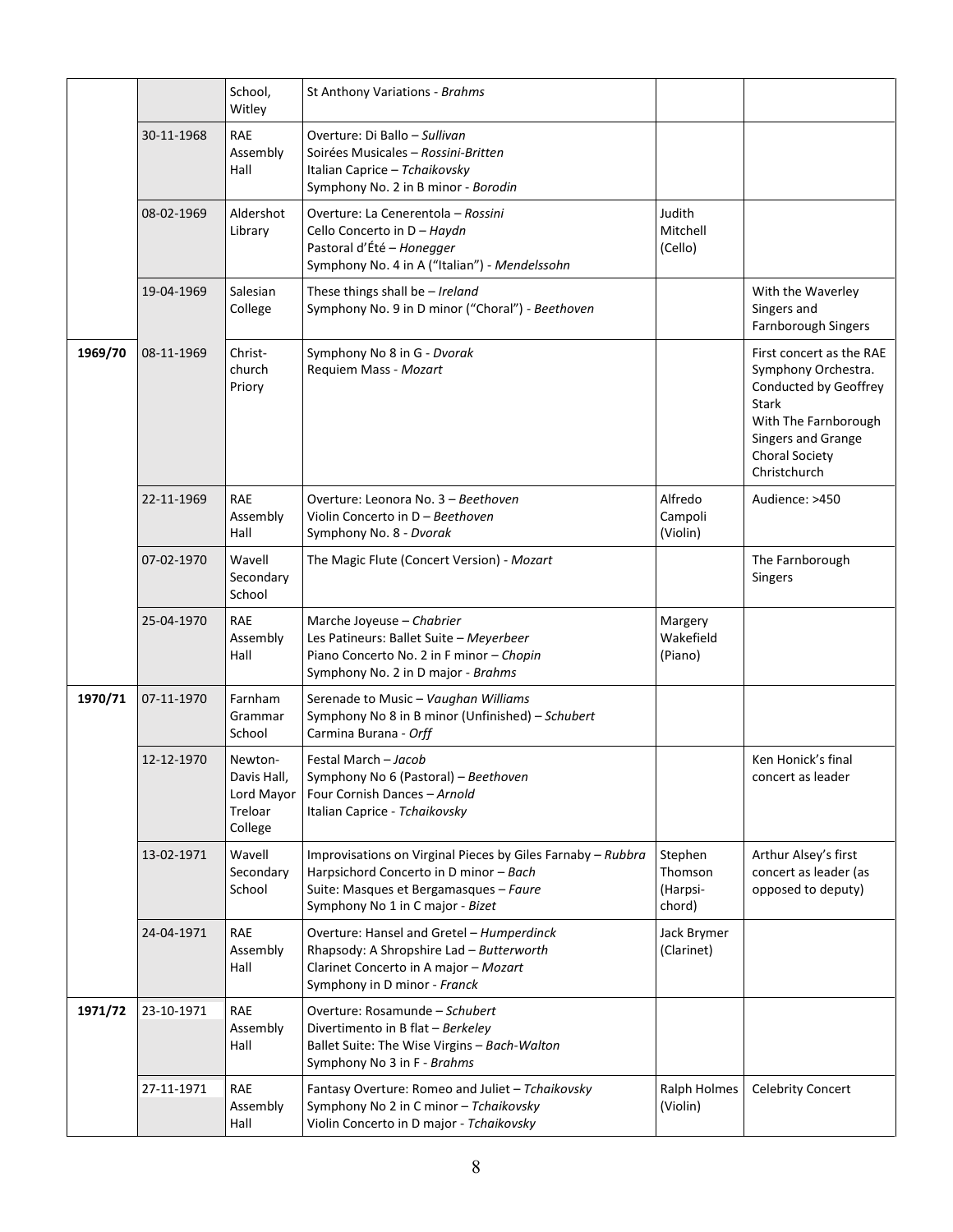|         | 12-02-1972 | <b>RAE</b><br>Assembly<br>Hall                    | Overture: Il Seraglio - Mozart<br>Concerto alla rustica for strings - Vivaldi<br>Incidental music: Pelleas and Melisande - Faure<br>Symphony No 4 - Mahler                                                                                                                                                                          | Dorothy<br>Lacey<br>(Soprano)                                    |                                                                                                                               |
|---------|------------|---------------------------------------------------|-------------------------------------------------------------------------------------------------------------------------------------------------------------------------------------------------------------------------------------------------------------------------------------------------------------------------------------|------------------------------------------------------------------|-------------------------------------------------------------------------------------------------------------------------------|
|         | 29-04-1972 | <b>RAE</b><br>Assembly<br>Hall                    | Overture: Le Carnaval Romain - Berlioz<br>Symphony No 104 in D major ("London") - Haydn<br>Four Cornish Dances - Arnold<br>Hungarian Dances Nos 5 & 6 - Brahms<br>Scenes from an Imaginary Ballet - Coleridge-Taylor<br>Symphony No 51/2 ("Symphony for Fun") - Don Gillis                                                          |                                                                  | Golden Jubilee Concert<br>See concert flyer                                                                                   |
| 1972/73 | 11-11-1972 | Salesian<br>College                               | Benedicite - Vaughan Williams<br>St Anthony Variations - Brahms<br>Folk Song Suite - Vaughan Williams<br>Dona Nobis Pacem - Vaughan Williams                                                                                                                                                                                        | Sandra<br>Wilkes<br>(Soprano)<br>Robert<br>Bateman<br>(Baritone) | Vaughan Williams<br><b>Centenary Celebration</b><br>With The Waverley<br>Singers and Grange<br>Choral Society<br>Christchurch |
|         | 10-02-1973 | <b>RAE</b><br>Assembly<br>Hall                    | Overture: Die Fledermaus - Johann Strauss<br>Symphony No. 35 ("Haffner") - Mozart<br>Pizzicato Polka - Johann Strauss<br>Tales from the Vienna Woods - Johann Strauss<br>Trumpet Concertoin E flat - Haydn<br>Thunder and Lightning Polka - lohann Strauss<br>Blue Danube Waltz - Johann Strauss<br>Radetzky March - Johann Strauss | Crispian<br>Steele-<br>Perkins                                   | Viennese Night<br>Audience: 550                                                                                               |
|         | 28-04-1973 | <b>RAE</b><br>Assembly<br>Hall                    | Overture: Ruy Blas - Mendelssohn<br>Symphony No 4 in E minor - Brahms<br>Piano Concerto No 5 ("Emperor") - Beethoven                                                                                                                                                                                                                | Allan Schiller<br>(Piano)                                        | <b>Celebrity Concert</b>                                                                                                      |
| 1973/74 | 13-10-1973 | Gavin Hall,<br>Lord<br>Wands-<br>worth<br>College | An Outdoor Overture - Copland<br>L'Arlesienne Suite No $1 - Bizet$<br>Kol Nidrei - Bruch<br>Peer Gynt Suite No 1 - Grieg<br>Symphony No 5½ ("Symphony for Fun") - Don Gillis                                                                                                                                                        |                                                                  |                                                                                                                               |
|         | 24-11-1973 | <b>RAE</b><br>Assembly<br>Hall                    | An Outdoor Overture - Copland<br>Peer Gynt Suite 1, Op 46 - Grieg<br>Horn Concerto No 1 in E flat $-R$ Strauss<br>Symphony No 1 in E minor - Sibelius                                                                                                                                                                               | Alan Civil<br>(Horn)                                             | Celebrity Concert                                                                                                             |
|         | 09-02-1974 | RAE<br>Assembly<br>Hall                           | Overture: A Midsummer Night's Dream - Mendelssohn<br>Pastoral Suite - Larsson<br>Dances of Galanta - Kodaly<br>Serenade for Strings - Dag Wiren<br>Symphony No 2 in D - Beethoven                                                                                                                                                   |                                                                  |                                                                                                                               |
|         | 27-04-1974 | Princes<br>Hall,<br>Aldershot                     | Overture: The Mastersingers - Wagner<br>Symphony No 3 in E flat ("Rhenish") - Schumann<br>Piano Concerto in A minor - Grieg<br>Tone Poem: Finlandia - Sibelius                                                                                                                                                                      | Frank Wibaut<br>(Piano)                                          | <b>First concert at Princes</b><br>Hall                                                                                       |
| 1974/75 | 19-10-1974 | <b>RAE</b><br>Assembly<br>Hall                    | A Children's Overture - Quilter<br>Karelia Suite – Sibelius<br>Peter and the Wolf - Prokofiev<br>Trojan March - Berlioz<br>Handel in the Strand - Grainger<br>El Salon Mexico - Copland<br>Thunder and Lightning Polka - J Strauss II                                                                                               | Ian Mullins<br>(Narrator)                                        | <b>Concert for Schools</b>                                                                                                    |
|         | 23-11-1974 | <b>RAE</b><br>Assembly<br>Hall                    | Overture: The Merry Wives of Windsor - Nicolai<br>Karelia Suite - Sibelius<br>Piano Concerto No 24 in C minor - Mozart<br>Symphony No 9 in C ("The Great") - Schubert                                                                                                                                                               | Malcolm<br>Davies<br>(Piano)                                     |                                                                                                                               |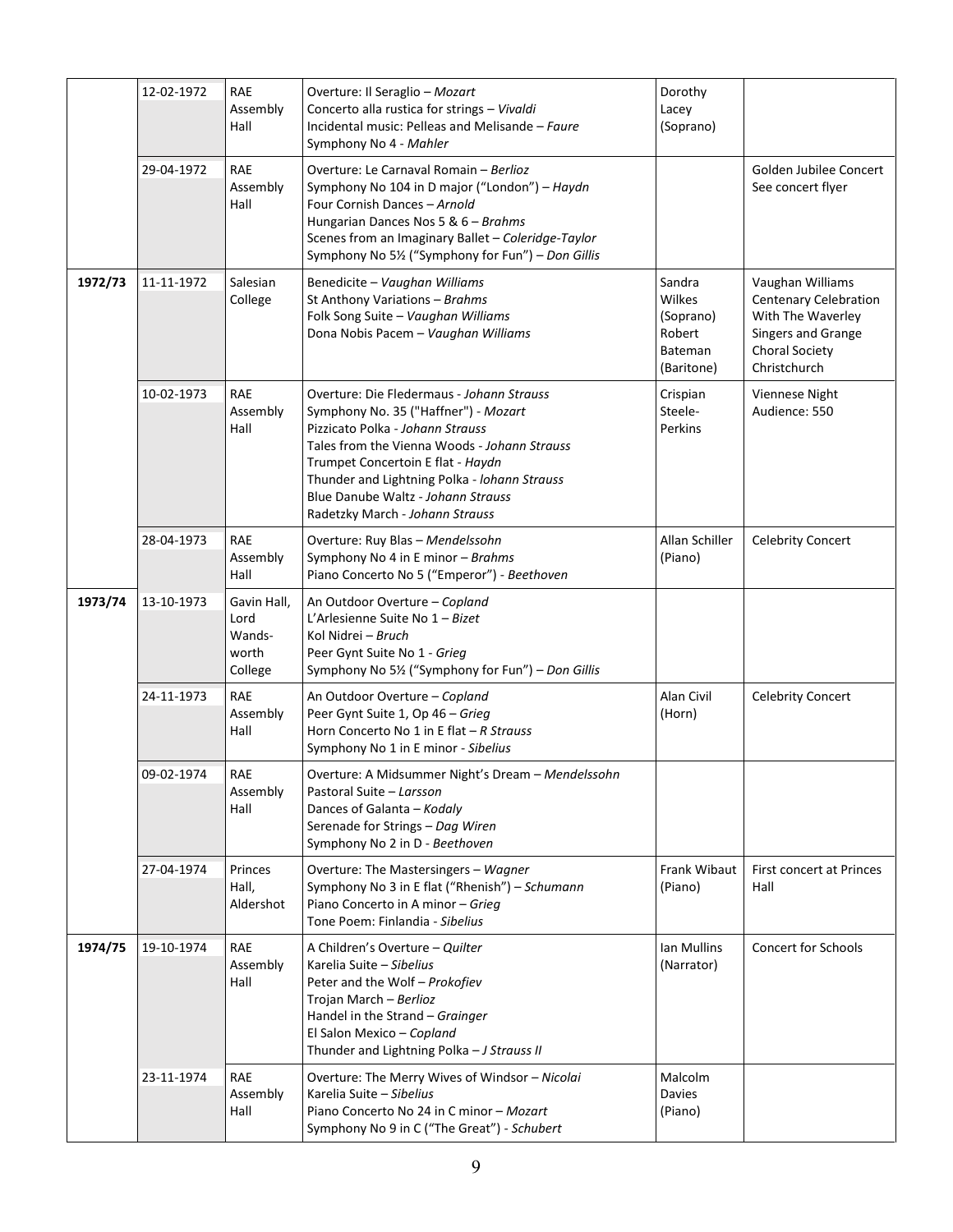|         | 08-02-1975 | RAE<br>Assembly<br>Hall        | Trojan March - Berlioz<br>Motet: Exultate Jubilate and Alleluia - Mozart<br>Symphony No 4 in D minor - Schumann<br>Suite: Lieutenant Kije - Prokofiev<br>Four last songs $-R$ Strauss                                                                                                                                                                                                                                    | <b>Iris Bourne</b><br>(Soprano)                                                                                                  |                              |
|---------|------------|--------------------------------|--------------------------------------------------------------------------------------------------------------------------------------------------------------------------------------------------------------------------------------------------------------------------------------------------------------------------------------------------------------------------------------------------------------------------|----------------------------------------------------------------------------------------------------------------------------------|------------------------------|
|         | 26-04-1975 | Princes<br>Hall,<br>Aldershot  | Overture: The Wasps - Vaughan Williams<br>Symphony No 4 in B flat - Beethoven<br>Suite No 3 of Ancient Airs and Dances - Respighi<br>Double Concertoin A minor - Brahms                                                                                                                                                                                                                                                  | Ralph Holmes<br>(Violin)<br>Moray Welsh<br>(Cello)                                                                               | <b>Celebrity Concert</b>     |
| 1975/76 | 18-10-1975 | RAE<br>Assembly<br>Hall        | Overture and Polovtsian Dances - Borodin<br>Bassoon Concerto in B flat-Mozart<br>Symphony No 2 in C - Schumann                                                                                                                                                                                                                                                                                                           | Roger<br>Birnstingl<br>(Bassoon)                                                                                                 |                              |
|         | 29-11-1975 | RAE<br>Assembly<br>Hall        | Overture: The Thieving Magpie - Rossini<br>Cello Concerto in B minor - Dvorak<br>Symphony No 2 in D - Sibelius                                                                                                                                                                                                                                                                                                           | Moray Welsh<br>(Cello)                                                                                                           |                              |
|         | 09-02-1976 | Redgrave<br>Theatre<br>Farnham | Symphony No 1 in B flat - Boyce<br>Violin Concerto in E minor - Mendelssohn<br>Symphony No 7 in A - Beethoven                                                                                                                                                                                                                                                                                                            | Maureen<br>Smith (Violin)                                                                                                        |                              |
|         | 24-04-1976 | <b>RAE</b><br>Assembly<br>Hall | Spitfire Prelude and Fugue - Walton<br>Piano Concerto No 2 in C minor - Rachmaninov<br>Petite Suite - Debussy<br>Enigma Variations - Elgar                                                                                                                                                                                                                                                                               | Frank Wibaut<br>(Piano)                                                                                                          |                              |
| 1976/77 | 16-10-1976 | <b>RAE</b><br>Assembly<br>Hall | Ballet Suite: Appalachian Spring - Copland<br>Oboe Concerto in $D - R$ Strauss<br>Symphony No 6 in F - Beethoven                                                                                                                                                                                                                                                                                                         | Neil Black<br>(Oboe)                                                                                                             |                              |
|         | 27-11-1976 | RAE<br>Assembly<br>Hall        | March: Pomp and Circumstance No 4 - Elgar<br>The Walk to The Paradise Garden - Delius<br>Polonaise & Waltz from Eugene Onegin - Tchaikovsky<br>Romance in F - Beethoven<br>Zigeunerweisen - Saraste<br>Introduction & Rondo Capriccioso - Saint-Saens<br>Invitation to the Dance - Weber<br>Dance of the Hours - Ponchielli<br>Clog Dance: Handel in the Strand - Grainger<br>Thunder and Lightning Polka - J Strauss II | John<br>Georgiadis<br>(Violin)                                                                                                   |                              |
|         | 12-02-1977 | <b>RAE</b><br>Assembly<br>Hall | Symphony No 100 in G (Military) - Haydn<br>Ballet Suite No 2: Romeo and Juliet - Prokofiev<br>Flute Concerto No 1 in G - Mozart<br>Symphonic Poem: Les Preludes - Liszt                                                                                                                                                                                                                                                  | Peter Lloyd<br>(Flute)                                                                                                           |                              |
|         | 30-04-1977 | Princes<br>Hall,<br>Aldershot  | Symphony No 1 in D major - Schubert<br>Requiem Mass - Verdi                                                                                                                                                                                                                                                                                                                                                              | Iris Bourne<br>(Soprano)<br><b>Anne Collins</b><br>(Mezzo-<br>Soprano)<br>Henry Howell<br>(Tenor) Brian<br>Rayner Cook<br>(Bass) | With The Waverley<br>Singers |
| 1977/78 | 15-10-1977 | <b>RAE</b><br>Assembly<br>Hall | A London Overture - Ireland<br>Violin Concerto in D major - Brahms<br>Symphony No 9 ("New World") - Dvorak                                                                                                                                                                                                                                                                                                               | Andrew<br>Watkinson<br>(Violin)                                                                                                  |                              |
|         | 26-11-1977 | <b>RAE</b><br>Assembly<br>Hall | Overture: The Flying Dutchman - Wagner<br>Piano Concerto No 1 in B flat minor - Tchaikovsky<br>Prelude a l'Apres Midi d'un Faune - Debussy<br>Symphonic Suite: Roma - Bizet                                                                                                                                                                                                                                              | Richard<br>Markham<br>(Piano)                                                                                                    |                              |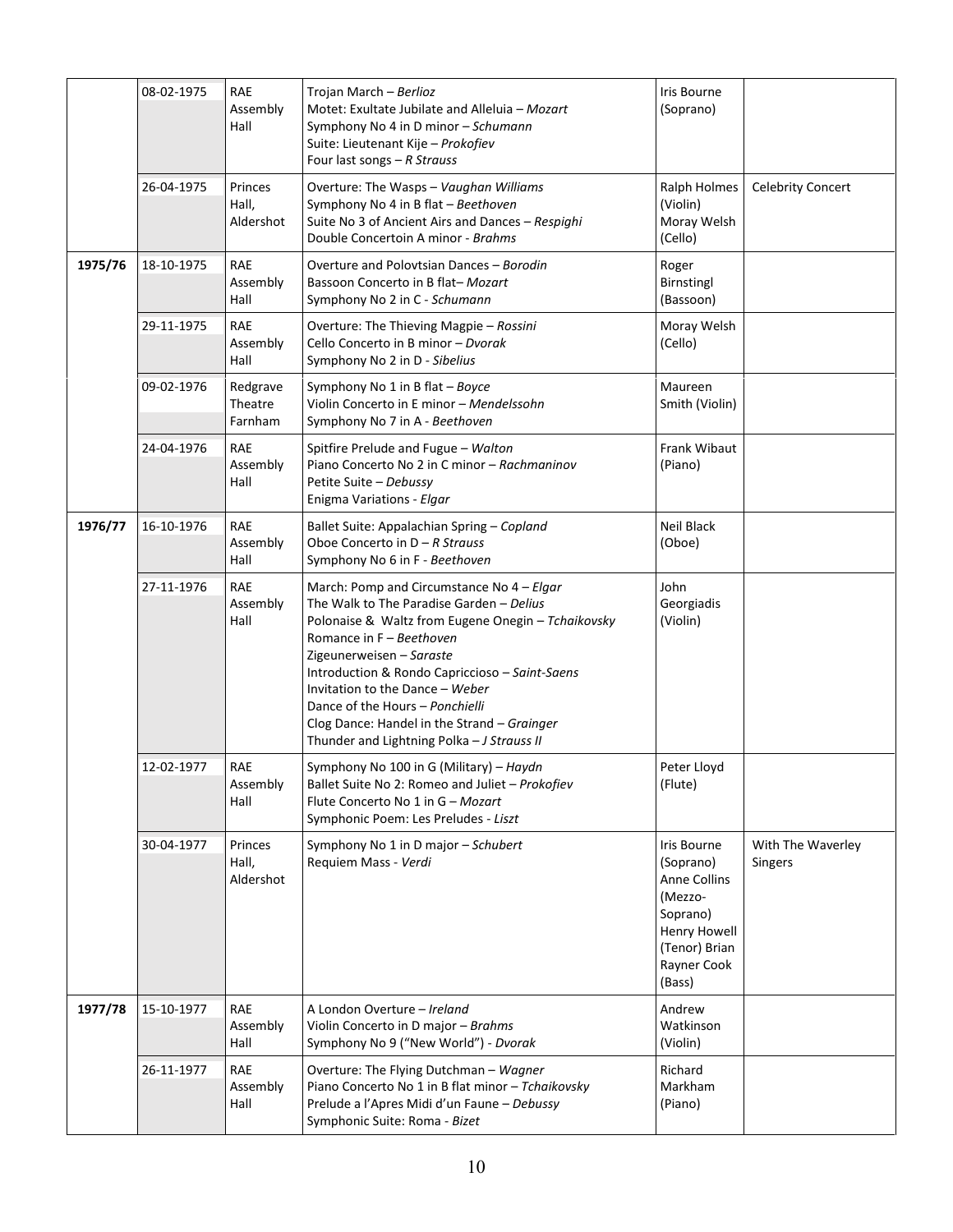|         | 06-02-1978 | Redgrave<br>Theatre<br>Farnham | Serenade No 1 - Brahms<br>Guitar Concerto - Rodrigo<br>Symphony No 2 - Schubert                                                                                                                                                                                                                                                                                                                                                                                                                                                                                            | Timothy<br>Walker<br>(Guitar)                                           | See photos                                                                                    |
|---------|------------|--------------------------------|----------------------------------------------------------------------------------------------------------------------------------------------------------------------------------------------------------------------------------------------------------------------------------------------------------------------------------------------------------------------------------------------------------------------------------------------------------------------------------------------------------------------------------------------------------------------------|-------------------------------------------------------------------------|-----------------------------------------------------------------------------------------------|
|         | 15-04-1978 | <b>RAE</b><br>Assembly<br>Hall | Coronation March: Orb and Sceptre - Walton<br>Cello Concerto in E minor - Elgar<br>Symphony No 1 in D - Mahler                                                                                                                                                                                                                                                                                                                                                                                                                                                             | Emma<br>Ferrand<br>(Cello)                                              | Arthur Alsey's final<br>concert as leader<br>See concert flyer                                |
| 1978/79 | 14-10-1978 | <b>RAE</b><br>Assembly<br>Hall | Suite: Things to Come - Bliss<br>Rhapsody on a theme of Paganini - Rachmaninov<br>Symphony No 3 ("Eroica") - Beethoven                                                                                                                                                                                                                                                                                                                                                                                                                                                     | Richard<br>Markham<br>(Piano)                                           | Neil Henderson's first<br>concert as leader                                                   |
|         | 25-11-1978 | <b>RAE</b><br>Assembly<br>Hall | Symphony No 4 ("Italian") - Mendelssohn<br>Clarinet Concerto No 2 in E flat-Weber<br>Saxo Rhapsody - Eric Coates<br>Vltava ("Ma Vlast") - Smetana<br>The Sorcerer's Apprentice - Dukas                                                                                                                                                                                                                                                                                                                                                                                     | Jack Brymer<br>(Clarinet)                                               |                                                                                               |
|         | 17-02-1979 | Princes<br>Hall,<br>Aldershot  | Overture: Poet and Peasant - Suppe<br>Symphony No 3 in D - Schubert<br>Belle Mia Famma & Resta, O cara - Mozart<br>Don't be cross (from the Oberstiger) - Zeller<br>Gold and Silver Waltz - Lehar<br>Wine, Women and Song - J Strauss II<br>Tritsch-Tratsch Polka - J Strauss II<br>Three Songs for Soprano and Orchestra - Lehar<br>Skater's Waltz - Waldteufel<br>Banditen Gallop - J Strauss II<br>Blue Danube Waltz - J Strauss II                                                                                                                                     | Sandra<br>Wilkes<br>(Soprano)                                           | Viennese Night                                                                                |
|         | 28-04-1979 | <b>RAE</b><br>Assembly<br>Hall | Symphony No 1 - Stravinsky<br>Violin Concerto No 1 - Bruch<br>Suite: Le boeuf sur le toit - Milhaud<br>Overture: 1812 - Tchaikovsky                                                                                                                                                                                                                                                                                                                                                                                                                                        | Frances<br>Mason<br>(Violin)                                            |                                                                                               |
| 1979/80 | 22-10-1979 | Redgrave<br>Theatre<br>Farnham | Overture: Leonora No 1 - Beethoven<br>Concertino Pastorale - Ireland<br>Concerto for Flute and Harp - Mozart<br>Symphony No 3 ("Scottish") - Mendelssohn                                                                                                                                                                                                                                                                                                                                                                                                                   | <b>Richard Blake</b><br>(Flute)<br><b>Ruth Faber</b><br>(Harp)          |                                                                                               |
|         | 01-12-1979 | <b>RAE</b><br>Assembly<br>Hall | Nutcracker Suite - Tchaikovsky<br>Symphonic Variations - Franck<br>Rhapsody in Blue - Gershwin<br>Symphony No 51/2 ("Symphony for Fun") - Don Gillis                                                                                                                                                                                                                                                                                                                                                                                                                       | Margery<br>Wakefield<br>(Piano)                                         |                                                                                               |
|         | 16-02-1980 | RAE<br>Assembly<br>Hall        | Overture, Scherzo and Finale - Schumann<br>Cello Concerto - Saint-Saens<br>Symphony No 2 - Brahms                                                                                                                                                                                                                                                                                                                                                                                                                                                                          | Anna Carewe<br>(Cello)                                                  | <b>Guest Conductor John</b><br>Carewe<br>(father of soloist)                                  |
|         | 26-04-1980 | RAE<br>Assembly<br>Hall        | Overture: Ruslan and Ludmilla - Glinka<br>Ballet Suite: Le Cid - Massenet<br>Viola Concerto in G major - Telemann<br>Harold in Italy - Berlioz                                                                                                                                                                                                                                                                                                                                                                                                                             | Christopher<br>Wellington<br>(Viola)                                    |                                                                                               |
| 1980/81 | 18-10-1980 | Princes<br>Hall,<br>Aldershot  | Fanfare by Trumpeters of the RMSM, Kneller Hall<br>Overture: Ruslan and Ludmilla - Glinka<br>Tannhauser (Hail bright abode) - Wagner<br>Don Giovanni (Il mio Tesoro) - Mozart<br>Marriage of Figaro (Voi che sapete) - Mozart<br>Flying Dutchman (Spinning Chorus) - Wagner<br>Eugene Onegin (Lenski's aria) - Tchaikovsky<br>Pagliacci (Bell Chorus) - Leoncavello<br>Faust (Soldiers Chorus, Jewel Song) - Gounod<br>Don Pasquale (Tornami a dir) - Donizetti<br>Carmen (Toreador March and Chorus) - Bizet<br>Cavelleria Rusticana (Intermezzo, Easter Hymn) - Mascagni | <b>Teresa Cahill</b><br>(Soprano)<br>Brian<br><b>Burrows</b><br>(Tenor) | Opera Gala Night<br>With The Waverley<br>Singers and<br>Trumpeters from<br>RMSM, Kneller Hall |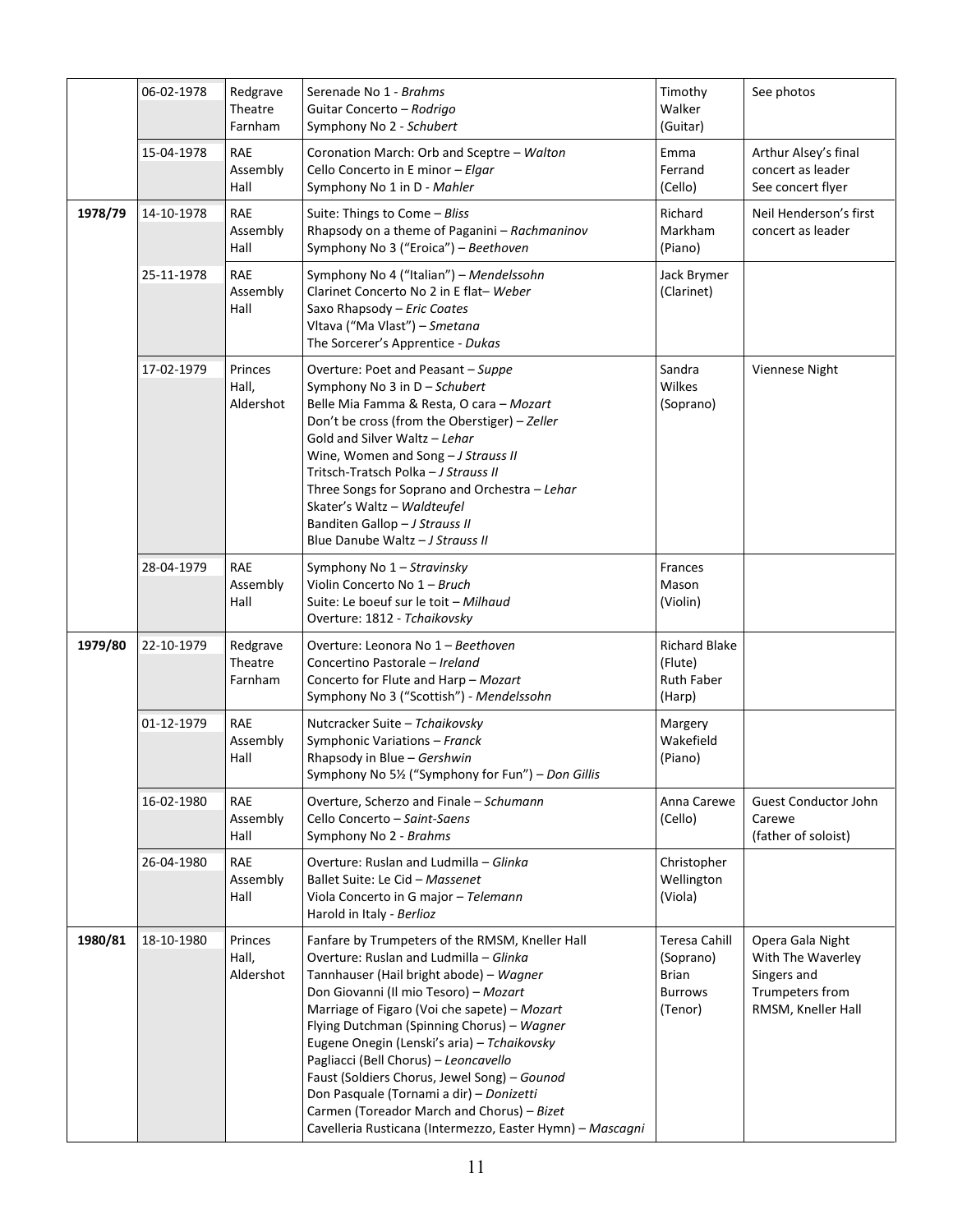|                                         |            |                                | Rigoletto (Questa o quella) - Verdi<br>Il Torvatore (D'amor sull'ali rosee, Anvil Chorus) - Verdi<br>Nabucco (Chorus of Hebrew Slaves) - Verdi<br>La Boheme (Che gelida manina, Si! Mi chiamano Mimi<br>O soave fanciulla) - Puccini<br>Aida (Grand March & Finale Act II) - Verdi |                                                             |                                                                          |
|-----------------------------------------|------------|--------------------------------|------------------------------------------------------------------------------------------------------------------------------------------------------------------------------------------------------------------------------------------------------------------------------------|-------------------------------------------------------------|--------------------------------------------------------------------------|
|                                         | 29-11-1980 | <b>RAE</b><br>Assembly<br>Hall | From Bohemia's Woods and Fields - Smetana<br>Violin Concerto in D minor-Sibelius<br>Symphony No 6 in D - Dvorak                                                                                                                                                                    | Jean Harvey<br>(Violin)                                     | Leader: Robert Perry<br>See photo of soloist                             |
|                                         | 14-02-1981 | <b>RAE</b><br>Assembly<br>Hall | Coronation March: Le Prophete - Meyerbeer<br>Pacific 231 - Honegger<br>Symphony No 6 in C - Schubert<br>Trumpet Concerto in E flat - Hummel<br>Ballet Suite: Les Biches - Poulenc                                                                                                  | Crispian<br>Steele-<br>Perkins<br>(Trumpet)                 |                                                                          |
|                                         | 11-04-1981 | Princes<br>Hall,<br>Aldershot  | Coronation Te Deum - Walton<br>Symphony No 40 in G minor - Mozart<br>A Sea Symphony - Vaughan Williams                                                                                                                                                                             | Sally Le Sage<br>(Soprano)<br>John Barrow<br>(Baritone)     | With The Waverley<br><b>Singers</b><br>John Cotterill's final<br>concert |
| 1981/82<br>Diamond<br>Jubilee<br>Season | 17-10-1981 | Oak Farm<br>School             | Symphony No 103 in E flat - Haydn<br>Horn Concerto No 3 in E flat - Mozart<br>Simple Symphony - Britten<br>Czech Suite - Dvorak                                                                                                                                                    | David Lee<br>(Horn)                                         | John Forster's first<br>concert                                          |
|                                         | 28-11-1981 | <b>RAE</b><br>Assembly<br>Hall | Overture: Oberon - Weber<br>Violin Concerto in D - Beethoven<br>Symphony No 1 in C minor - Brahms                                                                                                                                                                                  | <b>Bradley</b><br>Creswick<br>(Violin)                      |                                                                          |
|                                         | 20-02-1982 | Oak Farm<br>School             | Overture: Land of the Mountain and Flood - MacCunn<br>Variations on a Nursery Song - Dohnanyi<br>Ballet Suite: Sleeping Beauty - Tchaikovsky<br>Bolero – Ravel                                                                                                                     | Frank Wibaut<br>(Piano)                                     |                                                                          |
|                                         | 24-04-1982 | <b>RAE</b><br>Assembly<br>Hall | Symphony No 2 in D - Beethoven<br>Tuba Concerto - Vaughan Williams<br>Spitfire Prelude and Fugue - Walton<br>Enigma Variations - Elgar                                                                                                                                             | Clifford<br>Bevan (Tuba)                                    |                                                                          |
| 1982/83                                 | 27-11-1982 | <b>RAE</b><br>Assembly<br>Hall | Overture: Semiramide - Rossini<br>Cello Concerto in B minor - Dvorak<br>Symphony No 2 in D - Sibelius                                                                                                                                                                              | Philip De<br>Groote<br>(Cello)                              |                                                                          |
|                                         | 12-02-1983 | <b>RAE</b><br>Assembly<br>Hall | Overture: Der Freischutz - Weber<br>Piano Concerto No 3 in C minor - Beethoven<br>Symphony No 9 in C (The Great) - Schubert                                                                                                                                                        | Vanessa<br>Latarche<br>(Piano)                              |                                                                          |
|                                         | 23-04-1983 | <b>RAE</b><br>Assembly<br>Hall | Overture: Le Carnaval Romain - Berlioz<br>Sinfonia Concertante (violin, viola) - Mozart<br>Symphony No 1 in D minor - Rachmaninov                                                                                                                                                  | Carmel Kaine<br>(Violin) Brian<br><b>Hawkins</b><br>(Viola) |                                                                          |
| 1983/84                                 | 26-11-1983 | RAE<br>Assembly<br>Hall        | Overture: Leonora No 3 - Beethoven<br>Piano Concerto in A minor - Schumann<br>Symphony No 8 in G major - Dvorak                                                                                                                                                                    | Lucy Parham<br>(Piano)                                      |                                                                          |
|                                         | 25-02-1984 | <b>RAE</b><br>Assembly<br>Hall | Overture: In the South - Elgar<br>Violin Concerto - Delius<br>A London Symphony - Vaughan Williams                                                                                                                                                                                 | Hugh Bean<br>(Violin)                                       |                                                                          |
|                                         | 19-05-1984 | <b>RAE</b><br>Assembly<br>Hall | Overture: The Bartered Bride - Smetana<br>Clarinet Concerto No 1 in F minor - Weber<br>Marche Slav - Tchaikovsky<br>Movements from Swan Lake - Tchaikovsky<br>Capriccio Italien - Tchaikovsky                                                                                      | Thea King<br>(Clarinet)                                     |                                                                          |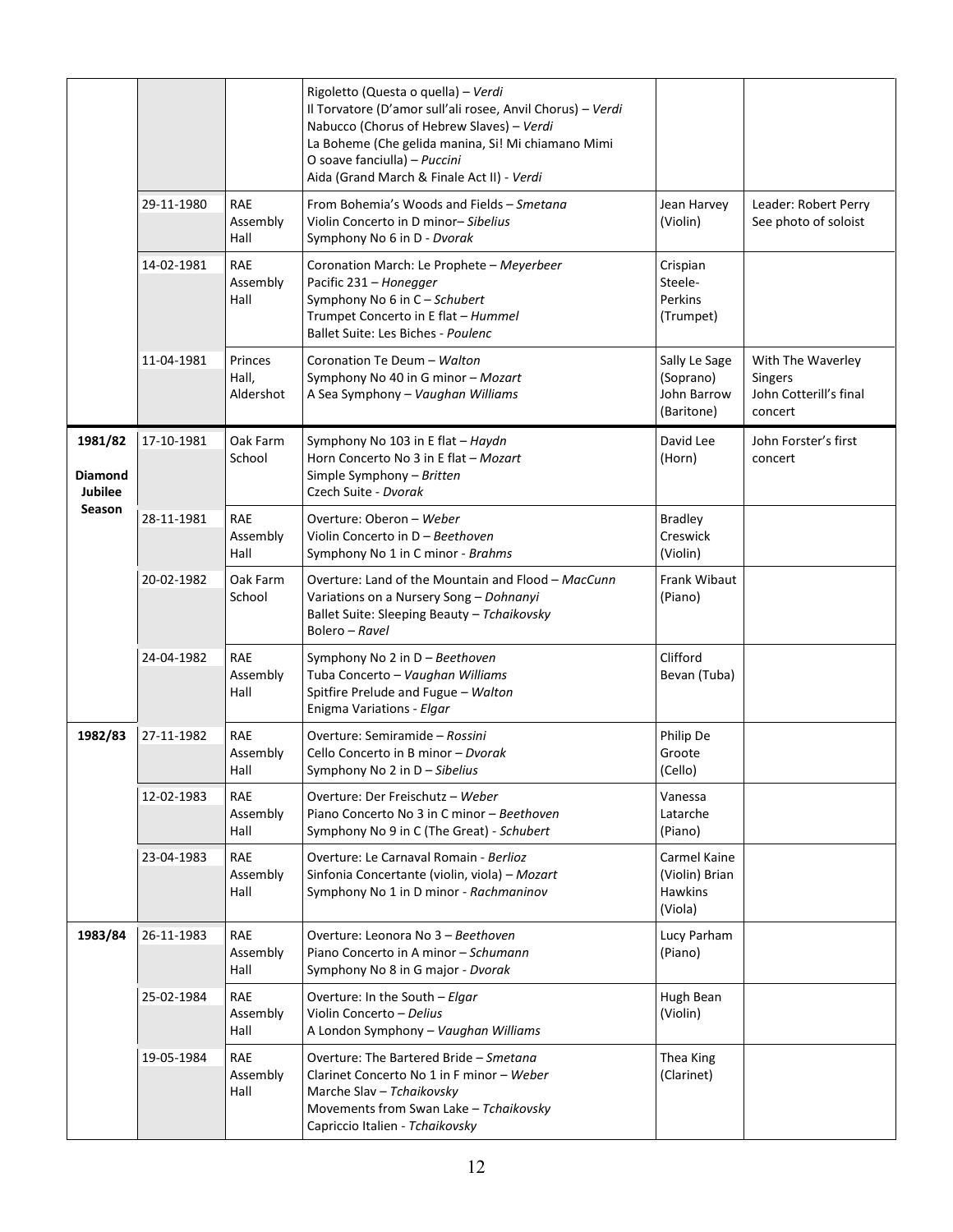| 1984/85 | 24-11-1984 | <b>RAE</b><br>Assembly<br>Hall | Overture: Carneval - Dvorak<br>Nuages: Fetes (Nocturnes) - Debussy<br>Bassoon Concerto in F - Weber<br>Symphony No 4 in F minor - Tchaikovsky                                                                                  | Anna<br>Meadows<br>(Bassoon)                                          |                                      |
|---------|------------|--------------------------------|--------------------------------------------------------------------------------------------------------------------------------------------------------------------------------------------------------------------------------|-----------------------------------------------------------------------|--------------------------------------|
|         | 09-02-1985 | <b>RAE</b><br>Assembly<br>Hall | Academic Festival Overture - Brahms<br>Piano Concerto No 27 in B flat - Mozart<br>Ballet: Perushka - Stravinsky                                                                                                                | John Forster<br>(Piano)                                               | Concerto conducted<br>from the piano |
|         | 27-04-1985 | <b>RAE</b><br>Assembly<br>Hall | Overture: Portsmouth Point - Walton<br>Ballet Music from The Perfect Fool - Holst<br>Cello Concerto in E minor - Elgar<br>Pictures at an Exhibition - Mussorgsky-Ravel                                                         | Caroline<br>Dearnley<br>(Cello)                                       |                                      |
| 1985/86 | 30-11-1985 | <b>RAE</b><br>Assembly<br>Hall | Overture: Prince Igor - Borodin<br>Violin Concerto in D-Tchaikovsky<br>A Night on the Bare Mountain - Moussorgsky<br>Vocalise - Rachmaninov<br>Capriccio Espagnol - Rimsky-Korsakov                                            | Clare<br>McFarlane<br>(Violin)                                        |                                      |
|         | 08-02-1986 | <b>RAE</b><br>Assembly<br>Hall | Overture: The Italian Girl in Algiers - Rossini<br>Symphony No 40 in G minor - Mozart<br>Piano Concerto No 1 in D minor - Brahms                                                                                               | Amanda<br>Hurton<br>(Piano)                                           |                                      |
|         | 26-04-1986 | <b>RAE</b><br>Assembly<br>Hall | Little Suite No 2 - Arnold<br>Fantasia on Greensleeves - Vaughan Williams<br>Sea Pictures - Elgar<br>A Song of Summer - Delius<br>The Young Person's Guide to the Orchestra - Britten                                          | Catherine<br>Wyn-Rogers<br>(Contralto)                                |                                      |
| 1986/87 | 22-11-1986 | <b>RAE</b><br>Assembly<br>Hall | Overture: The Force of Destiny - Verdi<br>Piano Concerto in A minor - Grieg<br>Symphony No 1 in E minor - Sibelius                                                                                                             | Hilary<br>Macnamara<br>(Piano)                                        |                                      |
|         | 14-02-1987 | <b>RAE</b><br>Assembly<br>Hall | Symphony No 8 in B minor - Schubert<br>Oboe Concerto in C major - Mozart<br>Symphony No 5 in C minor - Beethoven                                                                                                               | David<br>Thomas<br>(Oboe)                                             |                                      |
|         | 09-05-1987 | <b>RAE</b><br>Assembly<br>Hall | Overture: Die Meistersinger - Wagner<br>Danse Sacree and Danse Profane for Harp and Strings -<br>Debussy<br>St Anthony Variations - Brahms<br>Scherzo Capriccioso - Dvorak<br>Fantasy Overture: Romeo and Juliet - Tchaikovsky | Aline Brewer<br>(Harp)                                                |                                      |
| 1987/88 | 28-11-1987 | RAE<br>Assembly<br>Hall        | Serenade in E flat for Wind Instruments - Strauss<br>Double Concerto in A minor - Brahms<br>Symphony No 1 (Spring) - Schumann                                                                                                  | Gina<br><b>McCormack</b><br>(Violin)<br>Amanda<br>Truelove<br>(Cello) |                                      |
|         | 20-02-1988 | RAE<br>Assembly<br>Hall        | Scenes Historique - Sibelius<br>Flute Concerto - Ibert<br>Symphony No 6 (Pathetique) - Tchaikovsky                                                                                                                             | <b>Emily Beynon</b><br>(Flute)                                        |                                      |
|         | 30-04-1988 | <b>RAE</b><br>Assembly<br>Hall | Symphonic Metamorphoses - Hindemith<br>Trombone Concerto - Gregson<br>Symphony No 5 - Shostakovitch                                                                                                                            | James Casey<br>(Trombone)                                             |                                      |
| 1988/89 | 26-11-1988 | RAE<br>Assembly<br>Hall        | Divertimento in B flat major - Berkeley<br>Violin Concerto No 1 in G minor - Bruch<br>Symphony No 4 in E minor - Brahms                                                                                                        | Leland Chan<br>(Violin)                                               |                                      |
|         | 11-02-1989 | St Mark's<br>Church            | Overture: Titus - Mozart<br>The Banks of Green Willow - Butterworth<br>Fantasia Para Un Gentilhombre - Rodrigo<br>Chanson de Nuit - Elgar                                                                                      | Charles<br>Ramirez<br>(Guitar)                                        |                                      |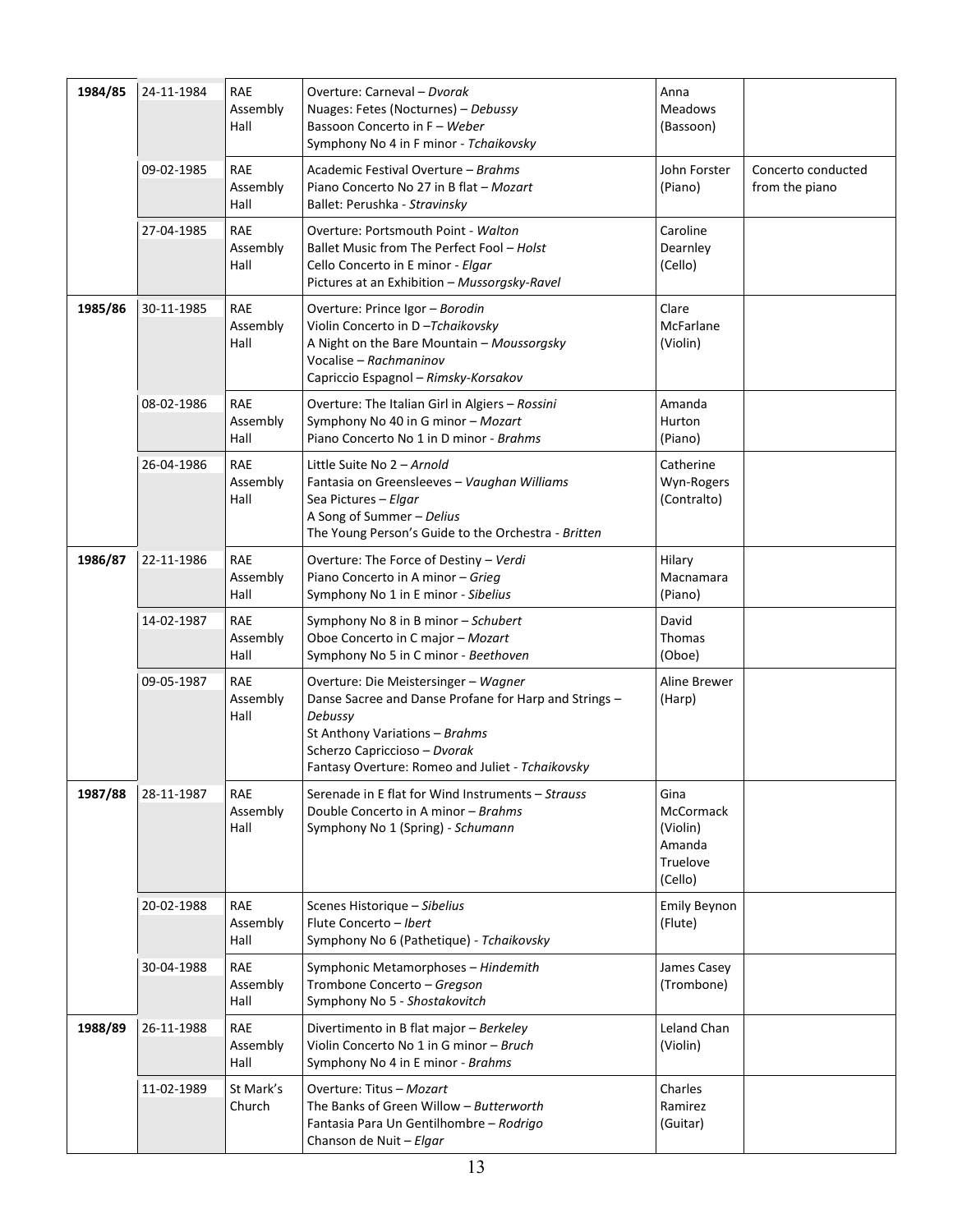|         |            |                                  | Chanson de Matin - Elgar<br>Symphony No 104 in D minor (London) - Haydn                                                                                                                                                                                                                                                            |                                                                       |                                         |
|---------|------------|----------------------------------|------------------------------------------------------------------------------------------------------------------------------------------------------------------------------------------------------------------------------------------------------------------------------------------------------------------------------------|-----------------------------------------------------------------------|-----------------------------------------|
|         | 22-04-1989 | <b>RAE</b><br>Assembly<br>Hall   | Suite: Henry V - Walton<br>Rhapsody on a Theme of Paganini - Rachmaninov<br>Scheherazade Symphonic Suite - Rimsky-Korsakov                                                                                                                                                                                                         | Elizabeth<br>Hayes (Piano)                                            |                                         |
|         | 20-05-1989 | <b>RAE</b><br>Assembly<br>Hall   |                                                                                                                                                                                                                                                                                                                                    |                                                                       | Children's Concert                      |
| 1989/90 | 04-11-1989 | <b>RAE</b><br>Assembly<br>Hall   | Music for the Royal Fireworks - Handel<br>Violin Concerto - Brahms<br>Symphony No 5 in F - Dvorak                                                                                                                                                                                                                                  | Maya<br>Iwabuchi<br>(Violin)                                          |                                         |
|         | 10-02-1990 | <b>RAE</b><br>Assembly<br>Hall   | Les Offrandes Oubliees - Messaien<br>Viola Concerto - Walton<br>Mother Goose Suite - Ravel<br>Prelude & Liebstod from Tristan & Isolde - Wagner                                                                                                                                                                                    | Julia Knight<br>(Viola)                                               |                                         |
|         | 31-03-1990 | St Mark's<br>Church<br>Farnboro  | A Set of Country Dances - Murrill<br>Suite for Strings - Bridge<br>The Four Seasons - Vivaldi                                                                                                                                                                                                                                      | Hugh Bean<br>(Violin)                                                 |                                         |
|         | 19-05-1990 | RAE<br>Assembly<br>Hall          | Suite: Pulchinella – Stravinsky<br>Clarinet Concerto - Mozart<br>Symphony No 6 (Pastoral) - Beethoven                                                                                                                                                                                                                              | <b>Robert Ault</b><br>(Clarinet)                                      |                                         |
| 1990/91 | 03-11-1990 | <b>RAE</b><br>Assembly<br>Hall   | Overture, Scherzo and Finale - Schumann<br>Piano Concerto No 23 in A - Mozart<br>Symphony No 5 - Vaughan Williams                                                                                                                                                                                                                  | John Forster<br>(Piano)                                               | Concerto conducted<br>from the piano    |
|         | 09-02-1991 | <b>RAE</b><br>Assembly<br>Hall   | Dolly Suite - Faure<br>Nuits d'Ete - Berlioz<br>Symphony No 5 - Tchaikovsky                                                                                                                                                                                                                                                        | Jill Maria<br>Marsden<br>(Soprano)                                    |                                         |
|         | 09-03-1991 | <b>RAE</b><br>Assembly<br>Hall   | Slavonic Dances in G minor - Dvorak<br>Pizzicato Polka - J Strauss<br>Bassoon Concerto (3rd mov't) - Mozart<br>Elegie (Cello) - Faure<br>Carmen Suite No 1 - Bizet<br>On Hearing the First Cuckoo in Spring - Delius<br>Minuet from the Clock Symphony - Haydn                                                                     | Anna<br><b>Meadows</b><br>(Bassoon)<br>Emma-Jane<br>Murphy<br>(Cello) | Children's Concert                      |
|         | 18-05-1991 | Princes<br>Hall,<br>Aldershot    | Hebrides Overture - Mendelssohn<br>Rosamunde Entracte No 2 in B flat - Schubert<br>Sinfonia Concertante (oboe, clarinet, horn, bassoon) -<br>Mozart<br>Norwegian Dances - Grieg<br>Overture: Die Fledermaus - J Strauss<br>Two Arias from The Marriage of Figaro - Mozart<br>Kol Nidrei – Bruch<br>Ballet Music: Le Cid - Massenet | Jane Butler<br>(Soprano)<br>Emma-Jane<br>Murphy<br>(Cello)            |                                         |
| 1991/92 | 26-10-1991 | RAE<br>Assembly<br>Hall          | Euryanthe Overture - Weber<br>Les Nuits d'Ete - Berlioz<br>Symphony No 5 in E minor - Tchaikovsky                                                                                                                                                                                                                                  | Jill-Maria<br>Marsden<br>(Soprano)                                    | <b>Guest Conductor: Neil</b><br>Thomson |
|         | 07-12-1991 | <b>RAE</b><br>Assembly<br>Hall   | Symphony No 38 in D (Prague) - Mozart<br>Concerto for Flute in D - Mozart<br>Andante for Flute in C - Mozart<br>Symphony No 39 in E flat - Mozart                                                                                                                                                                                  | Susan Milan<br>(Flute)                                                |                                         |
|         | 08-02-1992 | St Mark's<br>Church,<br>Farnboro | Suite in B flat $-R$ Strauss<br>The Lark Ascending - Vaughan Williams<br>Harp Concerto in B flat - Handel<br>Serenade for Strings - Tchaikovsky                                                                                                                                                                                    | Isabelle<br>Fournier<br>(Violin) Susan<br>Blaire (Harp)               |                                         |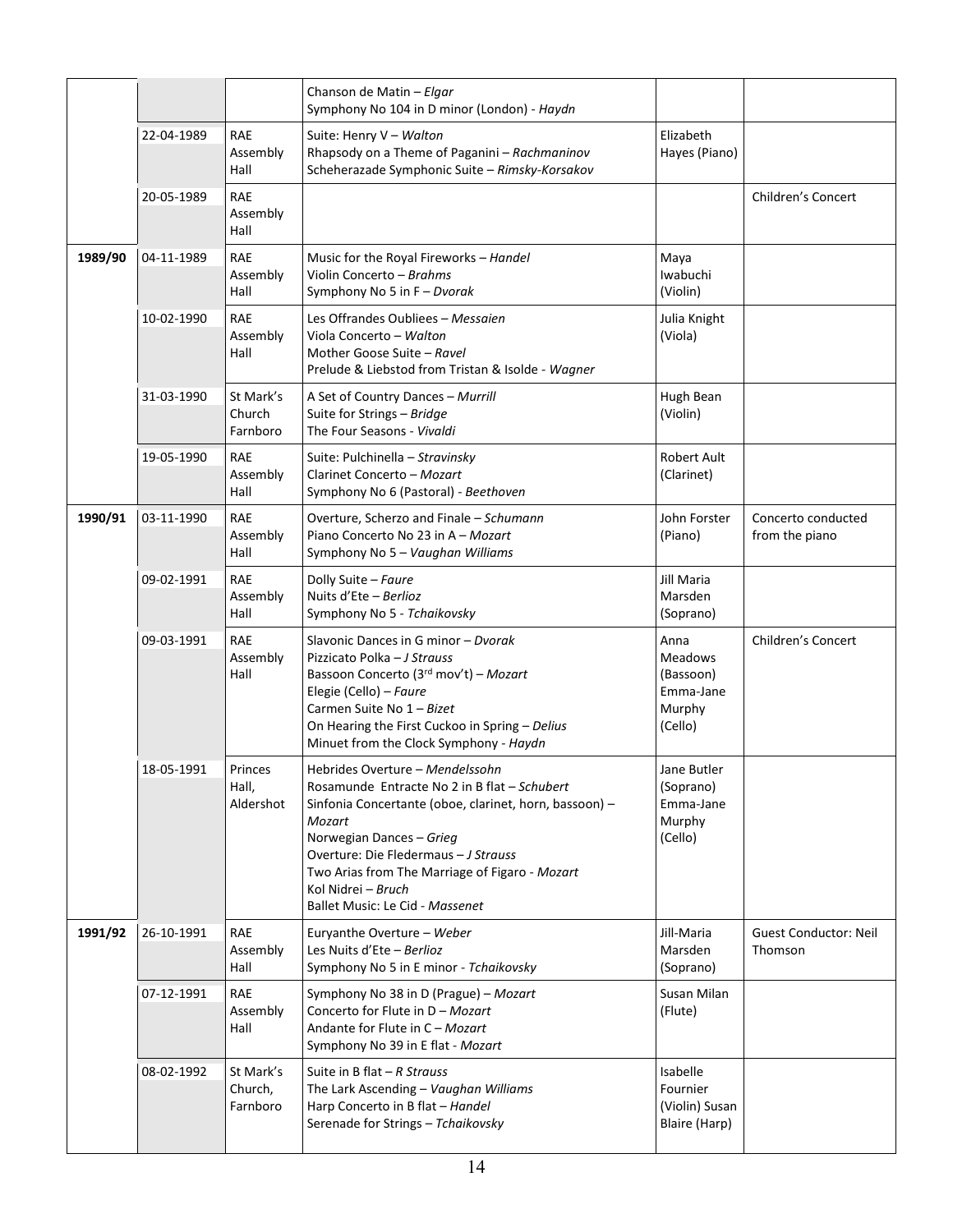|         | 21-03-1992 | <b>RAE</b><br>Assembly<br>Hall                  | Russian Easter festival Overture - Rimsky-Korsakov<br>Piano Concerto No 2 - Shostakovitch<br>Symphonic Dances - Rachmaninov                                                                                                                         | Andrew<br>Massey<br>(Piano)                             |                                                                                       |
|---------|------------|-------------------------------------------------|-----------------------------------------------------------------------------------------------------------------------------------------------------------------------------------------------------------------------------------------------------|---------------------------------------------------------|---------------------------------------------------------------------------------------|
|         | 16-05-1992 | <b>RAE</b><br>Assembly<br>Hall                  | Violin Concerto in B minor - Elgar<br>Symphony No 3 in E flat (Rhenish) - Schumann                                                                                                                                                                  | <b>Leland Chen</b><br>(Violin)                          | Final Concert of the<br>RAE Symphony<br>Orchestra. 70th<br><b>Anniversary Concert</b> |
| 1992/93 | 14-11-1992 | <b>DRA</b><br>Assembly<br>Hall                  | Overture: Barber of Seville - Rossini<br>Piano Concerto No 4 - Beethoven<br>Symphony No 5 (Reformation) - Mendelssohn                                                                                                                               | Anya<br>Alexeyev<br>(Piano)                             | First concert as DRA<br>Farnborough<br>Symphony Orchestra                             |
|         | 06-02-1993 | <b>DRA</b><br>Assembly<br>Hall                  | Overture: Orpheus in the Underworld - Offenbach<br>Prelude a l'Apres-midi d'un faune - Debussy<br>Danse Macabre - Saint-Saens<br>Gymnopedies Nos 1 & 3 - Satie<br>Ballet Suite: Copelia - Delibes                                                   | David Jackson<br>(Marimba)                              |                                                                                       |
|         | 27-03-1993 | <b>DRA</b><br>Assembly<br>Hall                  | Works by Brahms, Grieg, Tchaikovsky, Beethoven, Saint-<br>Saens                                                                                                                                                                                     | David Jackson<br>(Percussion)                           | Children's Concert                                                                    |
|         | 12-06-1993 | <b>DRA</b><br>Assembly<br>Hall                  | Overture: Merry Wives of Windsor - Nicolai<br>Violin Concerto - Sibelius<br>Symphony No 9 (New World) - Dvorak                                                                                                                                      | <b>Hyesung Park</b><br>(Violin)                         |                                                                                       |
| 1993/94 | 13-11-1993 | <b>DRA</b><br>Assembly<br>Hall                  | Polonaise from Eugene Onegin - Tchaikovsky<br>Ballet Music from Aida - Verdi<br>Three Arias for Soprano - Verdi<br>Overture: The Sicillian Vespers - Verdi<br>Andante Cantabile - Tchaikovsky<br>Francesca da Rimini - Tchaikovsky                  | Marie<br>Vassiliou<br>(Soprano)                         |                                                                                       |
|         | 29-01-1994 | <b>DRA</b><br>Assembly<br>Hall                  | Serenade for Small Orchestra - Arnold<br>A Song before Sunrise - Delius<br>Oboe Concerto - Vaughan Williams<br>Suite: Brook Green - Holst<br>Sinfonietta - Moeran                                                                                   | Alun<br>Darbyshire<br>(Oboe)                            |                                                                                       |
|         | 19-03-1994 | <b>DRA</b><br>Assembly<br>Hall                  | Overture: Coriolan - Beethoven<br>Violin Concerto in D - Beethoven<br>Symphony No 8 in F - Beethoven                                                                                                                                                | <b>Bradley</b><br>Creswick<br>(Violin)                  |                                                                                       |
|         | 28-05-1994 | <b>DRA</b><br>Assembly<br>Hall                  | Overture: Candide - Bernstein<br>Adagio for Strings - Barber<br>Piano Concerto in F - Gershwin<br>Ballet Suite: Billy the Kid - Copland<br>The Stars and Stripes for Ever - Sousa                                                                   | Katherine<br>Rockhill<br>(Piano)                        | Guest Leader: Rachel<br><b>Ives</b>                                                   |
| 1994/95 | 26-11-1994 | Princes<br>Hall,<br>Aldershot                   | Three Slavonic Dances - Dvorak<br>Violin Concerto No 1 in G minor - Bruch<br>Symphony No 2 in D - Brahms                                                                                                                                            | Sophia<br>Holmes<br>(Violin)                            |                                                                                       |
|         | 11-02-1995 | St Andrew's<br>Garrison<br>Church,<br>Aldershot | Overture: The Secret Marriage - Cimarosa<br>Divertimentio in B flat for strings - Mozart<br>Clarinet concerto No 2 in E flat - Weber<br>Symphony No 6 in C - Schubert                                                                               | Sarah Miller<br>(Clarinet)                              |                                                                                       |
|         | 11-03-1995 | Con-naught<br>School,<br>Aldershot              | Fugal Overture - Holst<br>Piccolo Concerto (several mov'ts) - Vivaldi<br>Simple Symphony - Britten<br>Tuba Concerto - Vaughan Williams<br>Folk Song Suite - Vaughan Williams<br>Symphony No 5 - Beethoven<br>Music for the Royal Fireworks - Handel | Jennifer<br>Coma<br>(Piccolo)<br>Andrew<br>Jones (Tuba) | Children's Concert                                                                    |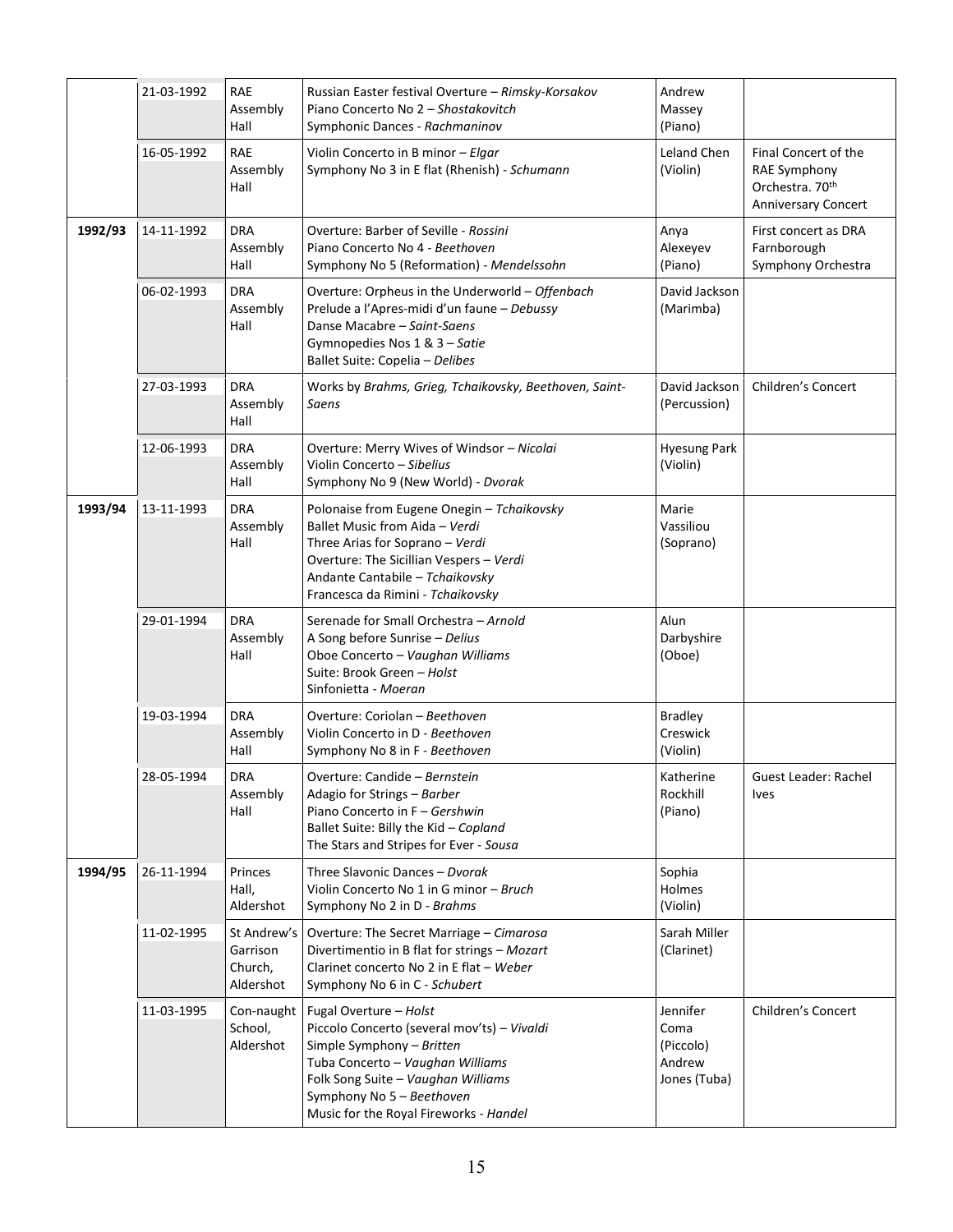|         | 10-06-1995 | Princes<br>Hall,<br>Aldershot             | Nuages & Fetes (Nocturnes) - Debussy<br>Piano Concerto No 2 in G minor - Saint-Saens<br>Symphonie Fantastique - Berlioz                                                                                                                                                                                                                                                                                                                                                                                                                                         | Eriko Niwano<br>(Piano)                                         |                                                           |
|---------|------------|-------------------------------------------|-----------------------------------------------------------------------------------------------------------------------------------------------------------------------------------------------------------------------------------------------------------------------------------------------------------------------------------------------------------------------------------------------------------------------------------------------------------------------------------------------------------------------------------------------------------------|-----------------------------------------------------------------|-----------------------------------------------------------|
| 1995/96 | 28-10-1995 | Princes<br>Hall,<br>Aldershot             | Overture: Doctor Miracle - Bizet<br>Petite Symphonie for Wind Instruments - Gounod<br>Cello Concerto in A minor-Saint-Saens<br>Serenade No 1 in $D - Brahms$                                                                                                                                                                                                                                                                                                                                                                                                    | Emma-Jane<br>Murphy<br>(Cello)                                  |                                                           |
|         | 09-12-1995 | <b>DRA</b><br>Assembly<br>Hall            | Overture: Il Signor Bruschino - Rossini<br>Trumpet Concerto in E flat - Hummel<br>Symphony No 7 in A - Beethoven                                                                                                                                                                                                                                                                                                                                                                                                                                                | John<br>Wilbraham<br>(Trumpet)                                  | Final concert in the<br><b>Assembly Hall</b>              |
|         | 10-02-1996 | Princes<br>Hall,<br>Aldershot             | Overture: Fingal's Cave - Mendelssohn<br>Peer Gynt Suite No 1 - Grieg<br>Clog Dance from La Fille Mal Gardee - Herold<br>Dance of the Hours from La Gioconda - Ponchielli<br>Intermezzo from Cavaleria Rusticana - Mascagni<br>Gypsy Airs for violin and Orchestra - Sarasate<br>Overture: Light Cavalry - Suppe<br>Funeral March of a Marionette - Gounod<br>Meditation from Thais - Massenet<br>Gold and Silver Waltz - Lehar<br>Egyptian March - J Strauss II<br>Tritsch-Tratsch Polka - J Strauss II<br>Waltz of the Flowers (The Nutcracker) - Tchaikovsky | MinJin Kim<br>(Violin)                                          |                                                           |
|         | 27-04-1996 | Princes<br>Hall,<br>Aldershot             | 1 <sup>st</sup> Waltz sequence, Der Rosenkavalier - Strauss<br>Symphonic Poem: Les Preludes - Liszt<br>Songs of a Wayfarer - Mahler<br>Adagietto from Symphony No 5 - Mahler<br>Overture: Rienzi - Wagner<br>Ride of the Valkyries - Wagner                                                                                                                                                                                                                                                                                                                     | Heather<br>Shipp<br>(Mezzo-<br>Soprano)                         | Final concert as DRA<br>Farnborough<br>Symphony Orchestra |
| 1996/97 | 30-11-1996 | St Mark's<br>Church,<br>Farnboro          | Overture: Idomeneo - Mozart<br>Sinfonia Concertante in E flat - Mozart<br>Symphony No 3 in E flat (Eroica) - Beethoven                                                                                                                                                                                                                                                                                                                                                                                                                                          | Maureen<br>Smith (Violin)<br>Simon<br>Rowland-<br>Jones (Viola) | First Concert as<br>Farnborough<br>Symphony Orchestra     |
|         | 08-02-1997 | St Andrew's<br>Garrison<br>Church         | Overture: Le Corsaire - Berlioz<br>Two Aubades – Lalo<br>Concerto for organ, strings and timpani - Poulenc<br>Symphony in D minor - Franck                                                                                                                                                                                                                                                                                                                                                                                                                      | Nicholas King<br>(Organ)                                        |                                                           |
|         | 26-04-1997 | Princes<br>Hall,<br>Aldershot             | Incidental Music: A Midsummer Night's Dream -<br>Mendelssohn<br>Symphony No 8 in B minor (Unfinished) - Schubert<br>Violin Concerto in D - Brahms                                                                                                                                                                                                                                                                                                                                                                                                               | Laura Samuel<br>(Violin)                                        | 75 <sup>th</sup> Anniversary<br>Concert                   |
|         | 07-06-1997 | Princes<br>Hall,<br>Aldershot             | Suite: Things to Come - Bliss<br>Piano Concerto No 2 in C minor - Rachmaninov<br>Symphony No 2 in E flat - Elgar                                                                                                                                                                                                                                                                                                                                                                                                                                                | Frank Wibaut<br>(Piano)                                         |                                                           |
| 1997/98 | 22-11-1997 | St Andrew's<br>Garrison<br>Church         | Suite: The Snow Maiden - Rimsky-Korsakov<br>Cello Concerto No 1 in E flat - Shostakovitch<br>Symphony No 3 in F - Brahms                                                                                                                                                                                                                                                                                                                                                                                                                                        | Kathryn<br><b>Rhian Price</b><br>(Cello)                        |                                                           |
|         | 14-02-1998 | <b>High Cross</b><br>Church,<br>Camberley | El Amor Brujo - Falla<br>Valse Triste - Sibelius<br>Concierto de Aranjuez - Rodrigo<br>Symphony No 99 in E flat - Haydn                                                                                                                                                                                                                                                                                                                                                                                                                                         | Charles<br>Ramirez<br>(Guitar)                                  |                                                           |
|         | 14-03-1998 | Salesian<br>College                       | Overture: The Italian Girl in Algiers - Rossini<br>Concerto in E flat (Oboe and Strings) - Bellini<br>Havanaise (Violin & Orchestra) - Saint-Saens<br>1 <sup>st</sup> Mov't for Concerto in D minor (Oboe, Violin) - Bach                                                                                                                                                                                                                                                                                                                                       | Tamsin<br>Malcolm<br>(Oboe) Sarah<br>Andrew                     | Concert for Children                                      |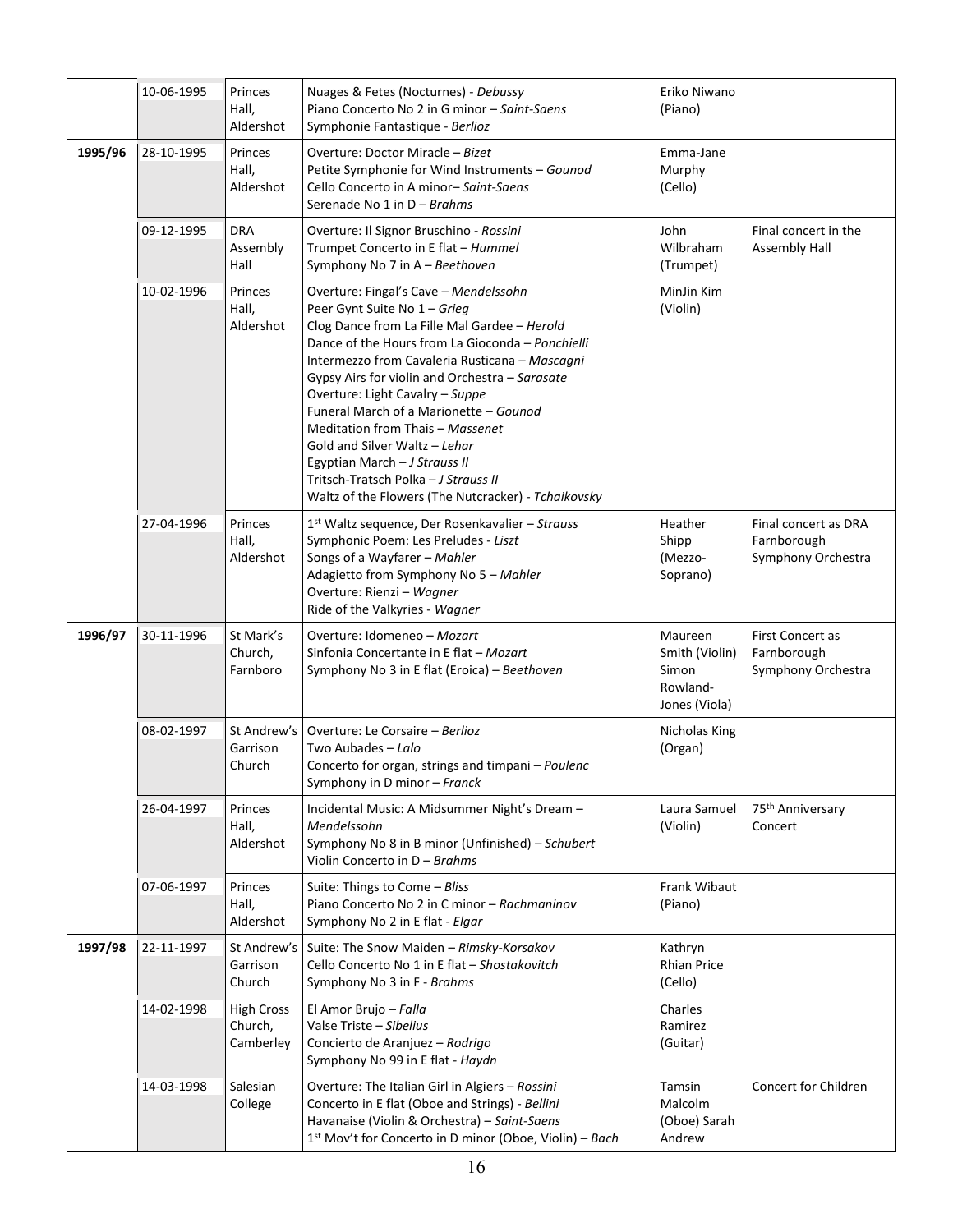|               |            |                                      | 3rd Mov't from Duo in B flat (Cello & Bassoon) - Mozart<br>Ritual Fire Dance - Falla<br>3rd Mov't from Concerto in F (Bassoon) - Weber<br>1st Mov't from Concerto in E flat (Cello) - Shostakovitch<br>1st Mov't from Sinfonia Concertante (Violin, Cello, Oboe,<br>Bassoon) - Haydn<br>4th Mov't from Symphony No 4 in A - Mendelssohn                                                                                                                                                             | (Bassoon)<br>Sarah Quinn<br>(Violin)<br>Matthew<br>Talty (Cello) |                                                                |
|---------------|------------|--------------------------------------|-----------------------------------------------------------------------------------------------------------------------------------------------------------------------------------------------------------------------------------------------------------------------------------------------------------------------------------------------------------------------------------------------------------------------------------------------------------------------------------------------------|------------------------------------------------------------------|----------------------------------------------------------------|
|               | 16-05-1998 | Princes<br>Hall,<br>Aldershot        | Overture: Ruslan & Ludmilla - Glinka<br>Violin Concerto in D - Tchaikovsky<br>March Crown Imperial - Walton<br>The Walk to the Paradise Garden - Delius<br>March The Dambusters - Coates<br>Two Pieces from Henry V - Walton<br>Fantasia on British Sea Songs - Wood<br>Jerusalem - Parry<br>Pomp & Circumstance March No 1 - Elgar                                                                                                                                                                 | Corina Belcea<br>(Violin) Diana<br>Vivian<br>(Soprano)           | Princes Hall 25th<br>birthday concert                          |
| 1998/99       | 21-11-1998 | Princes<br>Hall,<br>Aldershot        | Overture: Oberon - Weber<br>Rosamunde Entracte & Ballet Music - Schubert<br>Clarinet Concerto in A - Mozart<br>Overture: Orpheus in the Underworld - Offenbach<br>Greensleeves Fantasia - Vaughan Williams<br>Hungarian March - Berlioz<br>Polovtsian Dances from Prince Igor - Borodin<br>Finlandia - Sibelius<br>Capriccio Italien - Tchaikovsky                                                                                                                                                  | Sarah<br>Thurlow<br>(Clarinet)                                   | <b>Guest Conductor: Sam</b><br>Laughton                        |
|               | 13-02-1999 | Princes<br>Hall,<br>Aldershot        | The Pines of Rome - Respighi<br>Four Last Songs - Strauss<br>Symphony No 10 - Shostakovitch                                                                                                                                                                                                                                                                                                                                                                                                         | Diana Vivian<br>(Soprano)                                        | <b>Guest Conductor: Mark</b><br>FitzGerald                     |
|               | 24-04-1999 | Princes<br>Hall,<br>Aldershot        | Overture: Ruy Blas - Mendelssohn<br>Double Concerto in A minor - Brahms<br>Symphony No 1 in B flat - Schumann                                                                                                                                                                                                                                                                                                                                                                                       | Corina Belcea<br>(Violin)<br>Alasdair Tate<br>(Cello)            | <b>Guest Conductor:</b><br><b>Malcolm Hicks</b>                |
|               | 05-06-1999 | Princes<br>Hall,<br>Aldershot        | Overture: Die Meistersinger - Wagner<br>Intermezzo from Act 2 of Fedora – Giordano<br>Carmen Suite No 1 - Bizet<br>Spitfire Prelude and Fugue - Walton<br>Warsaw Concerto - Addinsell<br>Horse Guards, Whitehall - Haydn Wood<br>Irish Tune from County Derry - Percy Grainger<br>The Dream of Olwyn - Charles Williams<br>Elizabethan Serenade - Ronald Binge<br>Sailing By - Ronald Binge<br>Barwick Green - Arthur Wood<br>By the Sleepy Lagoon - Eric Coates<br>Star Wars Suite - John Williams | John Barstow<br>(Piano)                                          |                                                                |
| 1999/<br>2000 | 20-11-1999 | Princes<br>Hall,<br>Aldershot        | Overture: Le Carnaval Romain - Berlioz<br>Piano Concerto in A minor - Grieg<br>Enigma Variations - Elgar                                                                                                                                                                                                                                                                                                                                                                                            | Peter Katlin<br>(Piano)                                          | <b>Guest Conductor: Mark</b><br>FitzGerald                     |
|               | 05-02-2000 | Princes<br>Hall,<br>Aldershot        | Printemps - Debussy<br>Oboe Concerto - Strauss<br>Pavane pour une infante d'efunte - Ravel<br>Suite: The Firebird - Stravinsky                                                                                                                                                                                                                                                                                                                                                                      | Sarah Francis<br>(Oboe)                                          |                                                                |
|               | 11-03-2000 | <b>Princes</b><br>Hall,<br>Aldershot | A Children's Overture - Quilter<br>Peter and the Wolf - Prokofiev<br>Overture: Hansel & Gretel - Humperdinck<br>Extracts from the Nutcracker Suite - Tchaikovsky<br>The Three Bears - Coates                                                                                                                                                                                                                                                                                                        | Eloisa-Fleur<br>Thom (Violin)                                    | <b>Guest Conductor: Mark</b><br>FitzGerald<br>A Family Concert |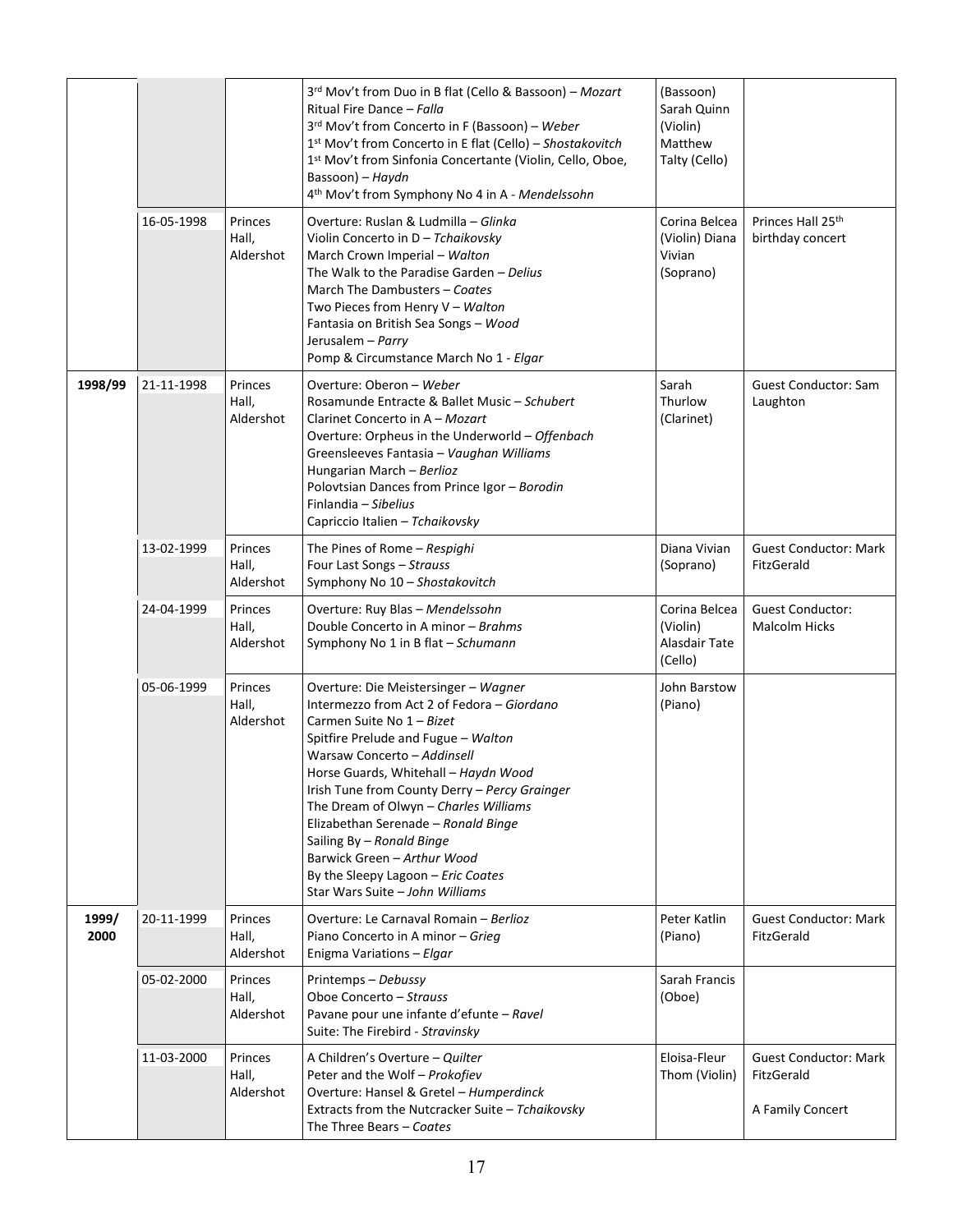|         |            |                               | Gallop from the William Tell Overture - Rossini                                                                                                                                                                                                                                                                                                                                                                                                                                                                                |                                                                                          |                                                |
|---------|------------|-------------------------------|--------------------------------------------------------------------------------------------------------------------------------------------------------------------------------------------------------------------------------------------------------------------------------------------------------------------------------------------------------------------------------------------------------------------------------------------------------------------------------------------------------------------------------|------------------------------------------------------------------------------------------|------------------------------------------------|
|         | 10-06-2000 | Princes<br>Hall,<br>Aldershot | Overture: The Magic Flute - Mozart<br>Cello Concerto - Elgar<br>Symphony No 2 in E minor - Rachmaninov                                                                                                                                                                                                                                                                                                                                                                                                                         | Naomi<br>Williams<br>(Cello)                                                             |                                                |
| 2000/01 | 28-10-2000 | Princes<br>Hall,<br>Aldershot | Suite: Cunning Little Vixen - Janacek<br>Violin Concerto - Mendelssohn<br>Ma Vlast - Smetana                                                                                                                                                                                                                                                                                                                                                                                                                                   | Katherine<br>Hunka<br>(Violin)                                                           | <b>Guest Conductor: Mark</b><br>FitzGerald     |
|         | 03-02-2001 | Princes<br>Hall,<br>Aldershot | Ballet Music: The Perfect Fool - Holst<br>Suite: Sleeping Beauty - Tchaikovsky<br>Ballet Music: Romeo & Juliet - Prokofiev                                                                                                                                                                                                                                                                                                                                                                                                     |                                                                                          | <b>Guest Conductor:</b><br><b>Adrian Brown</b> |
|         | 17-03-2001 | Princes<br>Hall,<br>Aldershot | Suite No 3 in $D - Bach$<br>Concerto in D minor for Oboe and Violin – Bach<br>Symphony No 2 - Beethoven                                                                                                                                                                                                                                                                                                                                                                                                                        | Richard<br>Harpham<br>(Oboe) Anna<br>Harpham<br>(Violin)                                 |                                                |
|         | 09-06-2001 | Princes<br>Hall,<br>Aldershot | Overture: Cockaigne - Elgar<br>Concerto for Clarinet and Strings - Finzi<br>A Night on the Bare Mountain - Mussorgsky<br>Eight Russian Folk Songs - Liadov<br>Capriccio Espagnol - Rimsky-Korsakov                                                                                                                                                                                                                                                                                                                             | Janet Hilton<br>(Clarinet)                                                               |                                                |
| 2001/02 | 17-11-2001 | Princes<br>Hall,<br>Aldershot | Overture: Marriage of Figaro - Mozart<br>Non piu andrai - Mozart<br>Porgi amor - Mozart<br>Crudel perche finora - Mozart<br>Quando le sere al placido - Verdi<br>Ballet Music: Faust - Gounod<br>Avant de quitter ces lieux - Gounod<br>L'Orrido Campo (Un Ballo in Maschera) - Verdi<br>Overture: Force of Destiny - Verdi<br>Dich teure halle - Wagner<br>O Star of Eve - Wagner<br>Grand March from Tannhauser - Wagner<br>Salvatelo (Tosca) - Puccini<br>E lucevan le stele - Puccini<br>Nessun Dorma (Turandot) - Puccini | Diana Vivian<br>(Soprano)<br>Dominic<br>Natoli (Bass)<br>Robert<br>Bateman<br>(Baritone) |                                                |
|         | 02-02-2002 | Princes<br>Hall,<br>Aldershot | Overture: Leonora No 3 - Beethoven<br>On hearing the first Cuckoo in Spring - Delius<br>Horn Concerto No 1 - Strauss<br>Symphony No 4 - Tchaikovsky                                                                                                                                                                                                                                                                                                                                                                            | Pip Eastop<br>(Horn)                                                                     |                                                |
|         | 20-04-2002 | Princes<br>Hall,<br>Aldershot | Overture: The Thieving Magpie - Rossini<br>Chicken Reel - Anderson<br>Flight of the Bumble Bee - Rimsky-Korsakov<br>The Frog Prince $-$ Bond<br>Suite: Jurassic Park - Williams<br>Suite: Jaws - Williams                                                                                                                                                                                                                                                                                                                      | Caroline<br>Dooley<br>(Narrator)                                                         | A Family Concert                               |
|         | 15-06-2002 | Princes<br>Hall,<br>Aldershot | Three Slavonic Dances - Dvorak<br>Cello Concerto - Dvorak<br>Symphony No 2 - Sibelius                                                                                                                                                                                                                                                                                                                                                                                                                                          | Jane Oliver<br>(Cello)                                                                   |                                                |
| 2002/03 | 23-11-2002 | Princes<br>Hall,<br>Aldershot | Overture: Portsmouth Point - Walton<br>Scottish Dances - Arnold<br>Harp Concerto - Matthias<br>Symphony No 3 in F minor (Irish) - Stanford<br>Crown Imperial - Walton                                                                                                                                                                                                                                                                                                                                                          | Lucy<br>Wakeford<br>(Harp)                                                               |                                                |
|         | 08-02-2003 | Farnham<br>Maltings           | Overture: Semiramide - Rossini<br>Flute Sonata - Poulenc-Berkeley<br>Concertino - Chaminade                                                                                                                                                                                                                                                                                                                                                                                                                                    | Daniel<br>Chandler<br>(Flute)                                                            |                                                |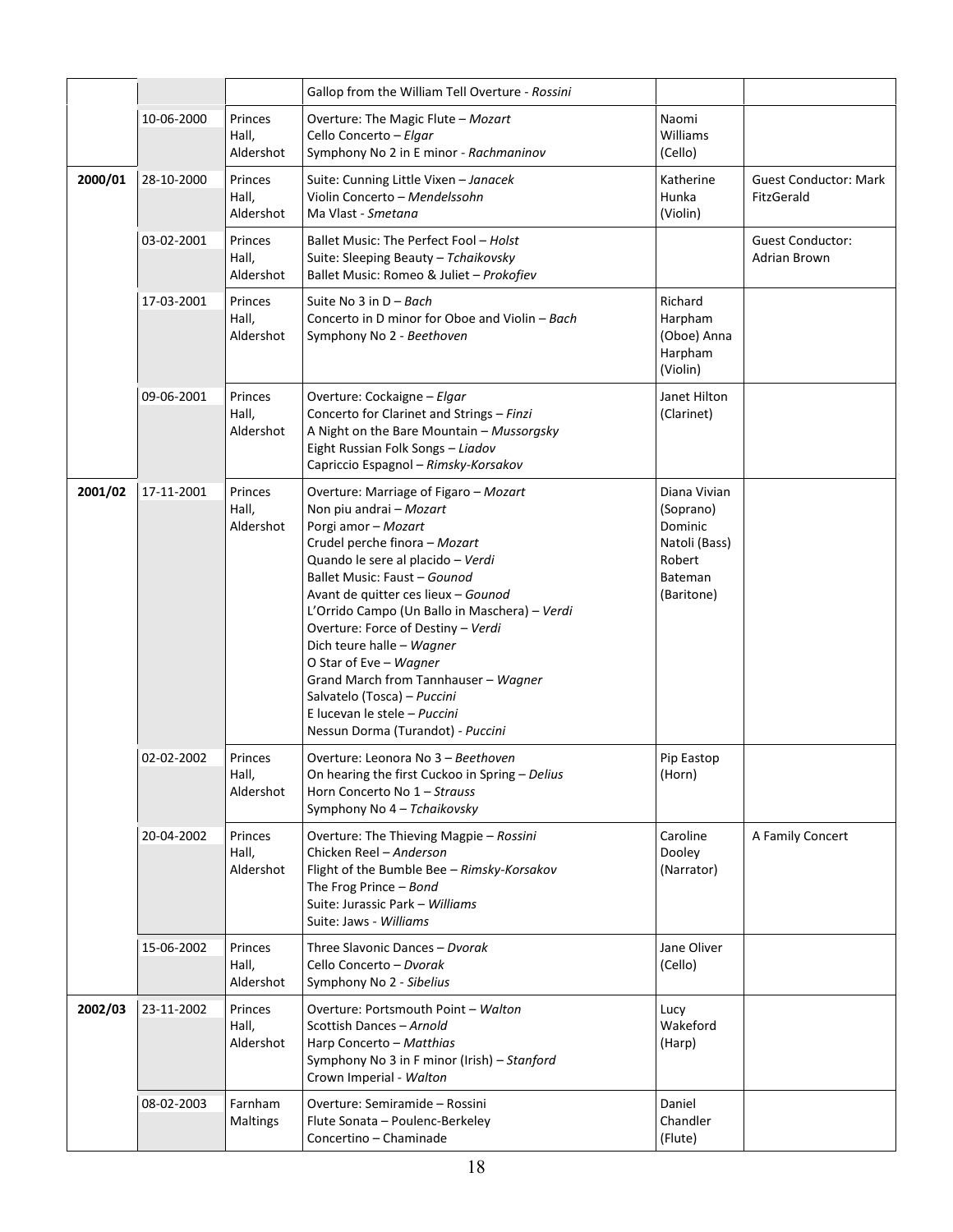|         |            |                                           | Symphony No 9 in C (Great) - Schubert                                                                                                                                                                               |                                                 |                                                                    |
|---------|------------|-------------------------------------------|---------------------------------------------------------------------------------------------------------------------------------------------------------------------------------------------------------------------|-------------------------------------------------|--------------------------------------------------------------------|
|         | 15-03-2003 | Princes<br>Hall,<br>Aldershot             | Divertimento in D major - Mozart<br>Serenade in B flat major - Mozart<br>Piano Concerto No 2 in B flat major - Brahms                                                                                               | <b>Tim Horton</b><br>(Piano)                    |                                                                    |
|         | 07-06-2003 | Princes<br>Hall,<br>Aldershot             | Overture: Candide - Bernstein<br>An American in Paris – Gershwin<br>Violin Concerto - Barber<br>Variations on America - Ives<br>Adagio for Strings - Barber<br>Four Dance Episodes from Rodeo - Copland             | <b>Ruth Rogers</b><br>(Violin)                  |                                                                    |
| 2003/04 | 08-11-2003 | Princes<br>Hall,<br>Aldershot             | Overture: Euryanthe - Weber<br>Violin Concerto no 1 - Bruch<br>Symphony No 9 (New World) – Dvorak                                                                                                                   | <b>Ruth Palmer</b><br>(Violin)                  |                                                                    |
|         | 07-02-2004 | Princes<br>Hall,<br>Aldershot             | Haffner Symphony - Mozart<br>Arias - Mozart<br>Symphony No 4 - Mahler                                                                                                                                               | Sophie<br>Grimmer<br>(Soprano)                  |                                                                    |
|         | 03-04-2004 | St Andrew's<br>Garrison<br>Church         | Gymnopedies - Satie<br>Premiere Rhapsodie for Clarinet & Orchestra - Debussy<br>Symphony No 3 (Organ) - Saint-Saens                                                                                                 | Charlotte<br>Swift<br>(Clarinet &<br>Saxophone) |                                                                    |
|         | 12-06-2004 | Princes<br>Hall,<br>Aldershot             | Overture: 1812 - Tchaikovsky<br>The Nutcracker Suite - Tchaikovsky<br>Capriccio Italien - Tchaikovsky<br>Marche Slav - Tchaikovsky                                                                                  |                                                 |                                                                    |
| 2004/05 | 13-11-2004 | Princes<br>Hall,<br>Aldershot             | St Anthony Variations - Brahms<br>Cello Concerto in A minor - Schumann<br>Valse Triste - Sibelius<br>Symphony No 5 in E flat - Sibelius                                                                             | Marie<br>Macleod<br>(Cello)                     |                                                                    |
|         | 22-01-2005 | <b>High Cross</b><br>Church,<br>Camberley | Overture: Rosamunde - Schubert<br>Violin Concerto in E minor - Mendelssohn<br>Symphony No 5 in E minor - Tchaikovsky                                                                                                | Eloisa-Fleur<br>Thom (Violin)                   |                                                                    |
|         | 19-03-2005 | St Andrew's<br>Garrison<br>Church         | Overture: Fingal's Cave - Mendelssohn<br>Holberg Suite - Grieg<br>Bassoon Concerto - Mozart<br>Pavane – Faure<br>Symphony No 1 in C - Beethoven                                                                     | Anna<br><b>Meadows</b><br>(Bassoon)             |                                                                    |
|         | 21-05-2005 | Princes<br>Hall,<br>Aldershot             | Overture: Prince Igor - Borodin<br>Polovtsian Dances - Borodin<br>Adagio (Spartacus) - Khatchaturian<br>Sabre Dance (Gayaneh) - Khatchaturian<br>Swan Lake Excerpts - Tchaikovsky<br>Symphonic Dances - Rachmaninov |                                                 |                                                                    |
| 2005/06 | 12-11-2005 | Princes<br>Hall,<br>Aldershot             | Brigg Fair - Delius<br>Violin Concerto in A minor - Dvorak<br>Symphony No 6 in B minor - Shostakovitch                                                                                                              | Eloisa-Fleur<br>Thom (Violin)                   | Performances recorded<br>on website                                |
|         | 21-01-2006 | <b>High Cross</b><br>Church,<br>Camberley | Symphony No 40 in G minor - Mozart<br>Piano Concerto No 24 in C minor - Mozart<br>Symphony No 41 in C major (Jupiter) - Mozart                                                                                      | John Forster<br>(Piano)                         | Mozart Birthday<br>Concert<br>Concerto conducted<br>from the piano |
|         | 01-04-2006 | St Andrew's<br>Garrison<br>Church         | Overture: Leonora No 3 - Beethoven<br>Serenade in E flat for wind instruments - Strauss<br>Trumpet Concerto in E flat - Haydn<br>Symphony No 4 in E flat (Romantic) - Bruckner                                      | Oliver Preece<br>(Trumpet)                      |                                                                    |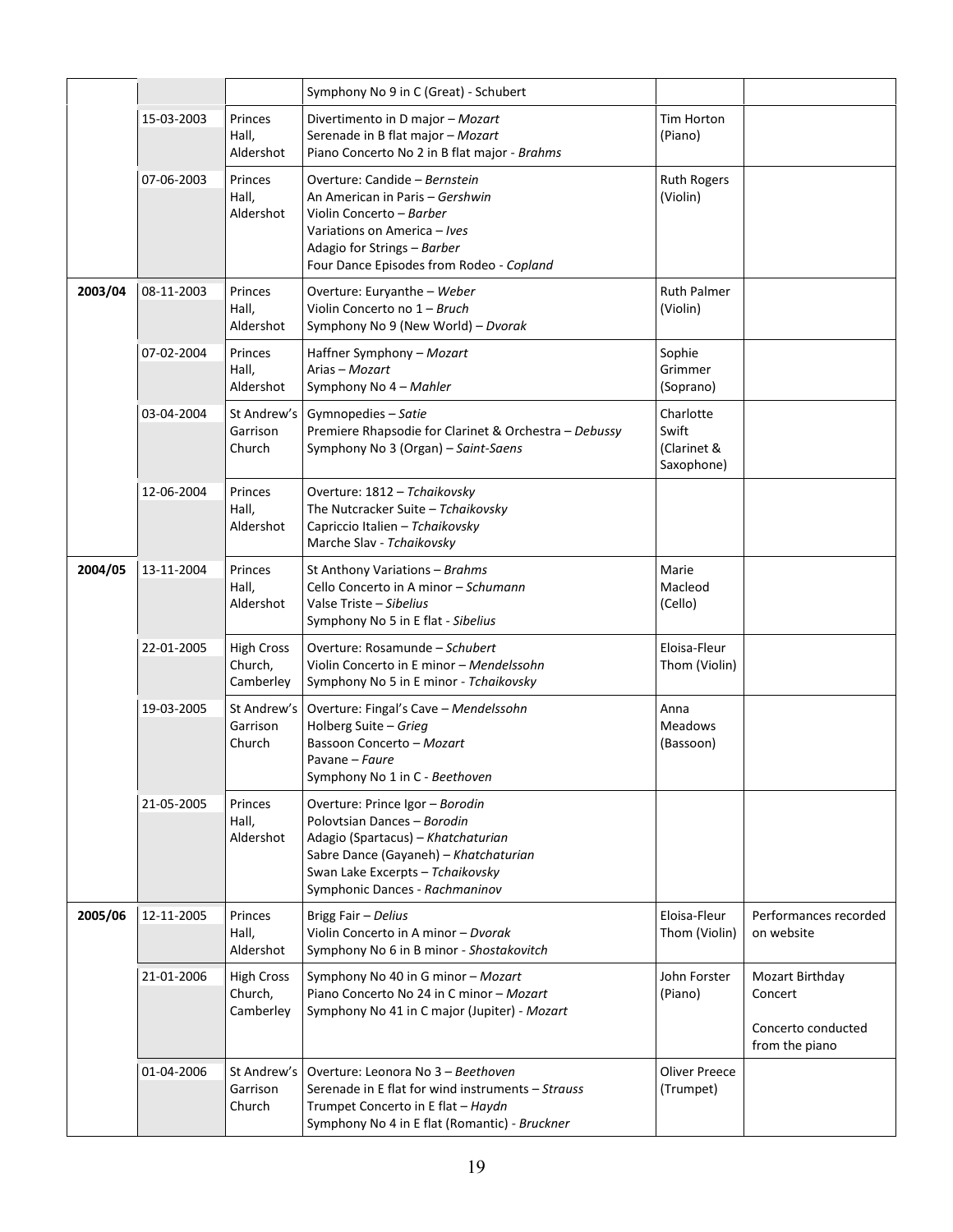|         | 10-06-2006 | Princes<br>Hall,<br>Aldershot             | Overture: Poet and Peasant - Suppe<br>Symphony No 5 in B flat - Schubert<br>Overture: Die Fledermaus - J Strauss II<br>Wiener Burger Waltz - Zeihrer<br>Tritsch-Tratsch Polka - J Strauss II<br>Annen Polka - J Strauss II<br>Gold and Silver Waltz - Lehar<br>Pizzicato Polka - J Strauss II<br>Blue Danube Waltz - J Strauss II<br>Radetsky March - J Strauss I |                                                                                    | Viennese Night                                                                   |
|---------|------------|-------------------------------------------|-------------------------------------------------------------------------------------------------------------------------------------------------------------------------------------------------------------------------------------------------------------------------------------------------------------------------------------------------------------------|------------------------------------------------------------------------------------|----------------------------------------------------------------------------------|
| 2006/07 | 11-11-2006 | <b>High Cross</b><br>Church,<br>Camberley | Overture: The Magic Flute - Mozart<br>Eine Kleine Nachtmusik - Mozart<br>Oboe Concerto in C - Mozart<br>Symphony No 5 in D - Vaughan Williams                                                                                                                                                                                                                     | Rachel<br>Harwood-<br>White (Oboe)                                                 |                                                                                  |
|         | 27-01-2007 | Princes<br>Hall,<br>Aldershot             | Overture: The Bartered Bride - Smetana<br>Violin Concerto in D minor - Sibelius<br>Finlandia - Sibelius<br>Symphony No 2 (The Four Temperaments) - Nielsen                                                                                                                                                                                                        | Elizabeth<br>Cooney<br>(Violin)                                                    |                                                                                  |
|         | 24-03-2007 | <b>High Cross</b><br>Church,<br>Camberley | Overture: Le Corsaire - Berlioz<br>Horn Concerto No 2 in E flat - Strauss<br>Symphony No 2 in $D - Brahms$                                                                                                                                                                                                                                                        | Katie Pryce<br>(Horn)                                                              |                                                                                  |
|         | 09-06-2007 | Princes<br>Hall,<br>Aldershot             | Overture: Tannhauser - Wagner<br>Cello Concerto - Walton<br>Symphonic Metamorphoses - Hindemith<br>Overture: In the South (Alassio) - Elgar                                                                                                                                                                                                                       | Marie<br>Macleod<br>(Cello)                                                        | John Forster's final<br>concert<br>Robert Perry's final<br>concert as leader     |
| 2007/08 | 17-11-2007 | Princes<br>Hall,<br>Aldershot             | Overture: Froissart - Elgar<br>Violin Concerto No 2 in D minor - Wieniawski<br>Symphony No 1in C minor - Brahms                                                                                                                                                                                                                                                   | Melina<br>Mandozzi<br>(Violin)                                                     | Mark FitzGerald's first<br>concert as Music<br>Director<br>Leader: Tessa Welford |
|         | 19-01-2008 | <b>High Cross</b><br>Church,<br>Camberley | Overture: Prince Igor - Borodin<br>Serenade for Wind Instruments - Dvorak<br>Brandenburg Concerto No 3 - Bach<br>Air from Suite No 2 in D - Bach<br>Symphony No 8 - Dvorak                                                                                                                                                                                        |                                                                                    | Leader: Tessa Welford                                                            |
|         | 08-03-2008 | <b>High Cross</b><br>Church,<br>Camberley | Overture: Egmont - Beethoven<br>Piano Concerto No. 1 - Brahms<br>Symphony No. 3 (Scottish) - Mendelssohn                                                                                                                                                                                                                                                          | Irina<br>Lyakhov-<br>skaya (Piano)                                                 | Leader: David White                                                              |
|         | 14-06-2008 | Princes<br>Hall,<br>Aldershot             | Overture: Die Meistersinger - Wagner<br>The Walk to the Paradise Garden - Delius<br>Sea Pictures - Elgar<br>Symphony No. 1 - Sibelius                                                                                                                                                                                                                             | Gaynor<br>Keeble<br>(Mezzo-<br>soprano)                                            | Leader: Simon<br>Waddington                                                      |
| 2008/09 | 22-11-2008 | Princes<br>Hall,<br>Aldershot             | Overture: Tam O'Shanter - Arnold<br>Forest Murmurs from Act II of Siegfried - Wagner<br>Conzertstück for Four Horns - Schumann<br>Symphony No. 6 (Pathétique) - Tchaikovsky                                                                                                                                                                                       | Adrian Uren,<br>Alex Harrild,<br>Michael<br>Bailey, Paul<br>Cott (French<br>Horns) | Tessa Welford's first<br>concert as leader<br>(proper)                           |
|         | 31-01-2009 | <b>High Cross</b><br>Church,<br>Camberley | Overture: Italian Girl in Algiers - Rossini<br>Suite No 2 for Flute and Strings - Bach<br>Water Music - Handel<br>A Song Before Sunrise - Delius<br>Symphony in C - Bizet                                                                                                                                                                                         | Viv Barber<br>(Flute)                                                              | Viv Barber is FSO<br><b>Principal Flute</b>                                      |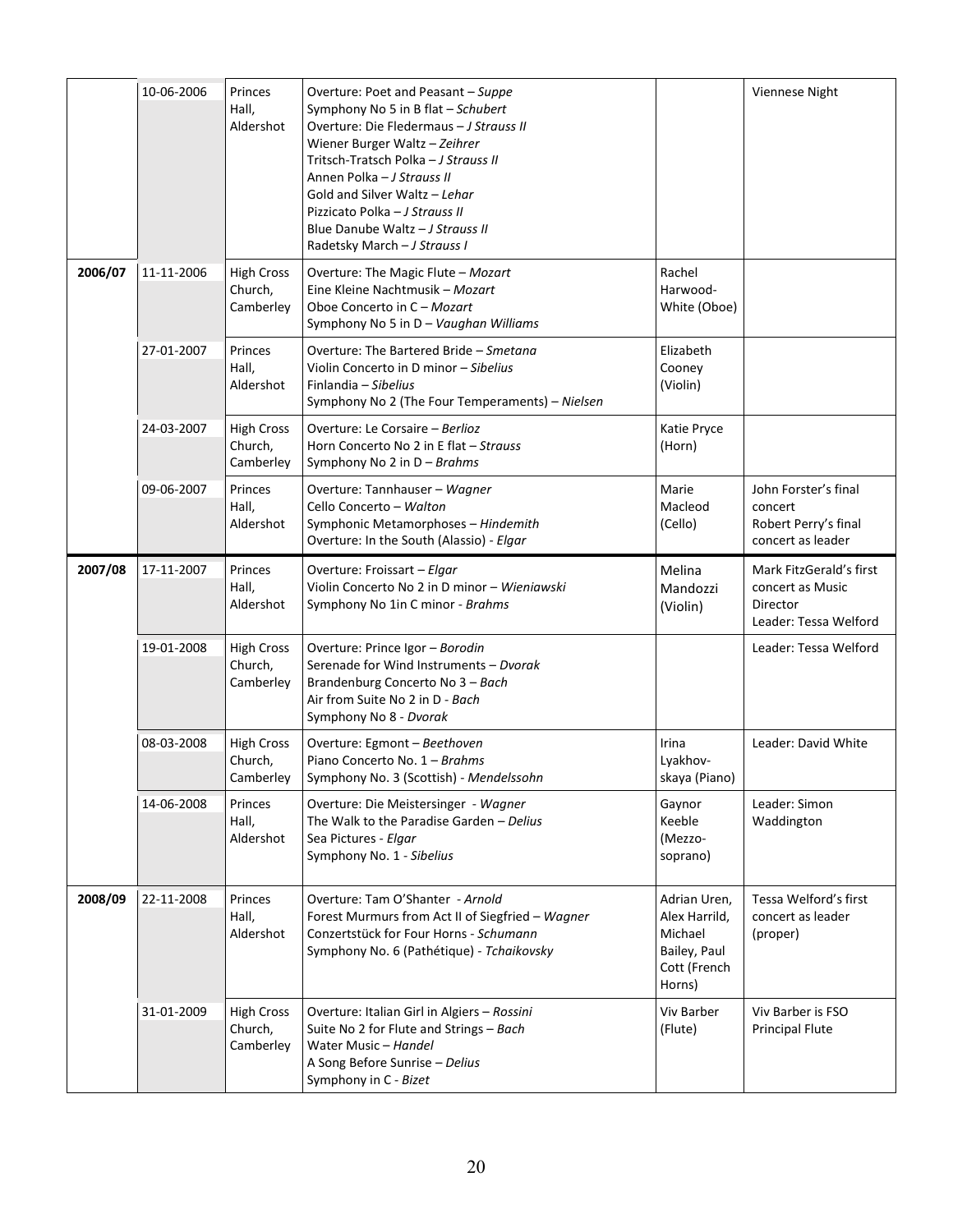|         | 28-03-2009 | <b>High Cross</b><br>Church,<br>Camberley | Overture: The Wasps - Vaughan Williams<br>Violin Concerto in D major - Korngold<br>Mother Goose Suite - Ravel<br>Symphony No 36 in C major (Linz) - Mozart                                                         | Melina<br>Mandozzi<br>(Violin)                       |                                                                                                                          |
|---------|------------|-------------------------------------------|--------------------------------------------------------------------------------------------------------------------------------------------------------------------------------------------------------------------|------------------------------------------------------|--------------------------------------------------------------------------------------------------------------------------|
|         | 13-06-2009 | Princes<br>Hall,<br>Aldershot             | Prelude to Act III of Lohengrin - Wagner<br>Tintagel - Bax<br>Clarinet Concerto No. 1 - Weber<br>Concerto for Orchestra - Bartok                                                                                   | David<br>Campbell<br>(Clarinet)                      |                                                                                                                          |
| 2009/10 | 21-11-2009 | Princes<br>Hall,<br>Aldershot             | Don Juan - Richard Strauss<br>Piano Concerto No. 1 - Tchaikovsky<br>Symphony No. 5 - Shostakovich                                                                                                                  | Irina<br>Lyakhov-<br>skaya (Piano)                   |                                                                                                                          |
|         | 23-01-2010 | <b>High Cross</b><br>Church,<br>Camberley | Symphony No 90 in C - Haydn<br>Brandenburg Concerto No 1 - Bach<br>Concerto for Two Trumpets - Vivaldi<br>Pulcinella Suite - Stravinsky                                                                            | Roy Falshaw,<br>Chris<br>Wrighton<br>(Trumpets)      | Roy Falshaw and Chris<br>Wrighton are FSO 1st &<br>2 <sup>nd</sup> Trumpets                                              |
|         | 20-01-2010 | <b>High Cross</b><br>Church,<br>Camberley | The Fair Melusina - Mendelssohn<br>Suite: Le Roi s'amuse - Delibes<br>Violin Concerto No. 3 in B minor - Saint Saens<br>Symphony No. 2 - Schumann                                                                  | Eloisa-Fleur<br>Thom (Violin)                        |                                                                                                                          |
|         | 12-06-2010 | Princes<br>Hall,<br>Aldershot             | Overture: William Tell - Rossini<br>Violin Concerto in E minor – Mendelssohn<br>Symphony No 1 in D minor - Rachmaninov                                                                                             | Eloisa-Fleur<br>Thom (Violin)                        | Guest Conductor: John<br>Forster<br>Clifford Lantaff was to<br>have played the<br>Ginastera Harp<br>Concerto but was ill |
| 2010/11 | 13-11-2010 | Princes<br>Hall,<br>Aldershot             | La Forza del Destino - Verdi<br>Symphony No. 2 - Tchaikovsky<br>Scheherazade - Rimsky-Korsakov                                                                                                                     |                                                      |                                                                                                                          |
|         | 22-01-2011 | <b>High Cross</b><br>Church,<br>Camberley | Overture Donna Diana - Reznicek<br>Variations on a Theme by Haydn - Brahms<br>Concierto de Aranjuez - Rodrigo<br>Symphony No 4 - Schubert                                                                          | Tom<br>McLauchlan<br>(Guitar)                        | Guest Conductor: John<br>Forster<br>Mark Fitz-Gerald was ill                                                             |
|         | 19-03-2011 | <b>High Cross</b><br>Church,<br>Camberley | Overture Don Giovanni - Mozart<br>A Midsummer Night's Dream - Mendelssohn<br>Tuba Concerto - Vaughan Williams<br>Symphony No 6 - Beethoven                                                                         | <b>Chris Cosens</b><br>(Tuba)                        | Chris Cosens is FSO<br>Principal Tuba                                                                                    |
|         | 11-06-2011 | Princes<br>Hall,<br>Aldershot             | Three Slavonic Dances - Dvorak<br>Cello Concerto in B minor - Dvorak<br>Symphony No. 9 - Dvorak                                                                                                                    | Jonathan<br>Ayling (Cello)                           |                                                                                                                          |
| 2011/12 | 12-11-2011 | Princes<br>Hall,<br>Aldershot             | The Flying Dutchman Overture - Wagner<br>Piano Concerto No. 3 - Rachmaninov<br>Symphony No. 4 - Brahms                                                                                                             | Irina<br>Lyakhov-<br>skaya (Piano)                   |                                                                                                                          |
|         | 21-01-2012 | <b>High Cross</b><br>Church,<br>Camberley | Eugene Onegin Polonaise - Tchaikovsky<br>Rosamunde Overture - Schubert<br>Concertino in D minor for Two Harps - Parish-Alvars<br>Symphony No 8 in D minor (Unfinished) - Schubert<br>Symphonic Variations - Dvorak | Cristina Di<br>Bernardo<br>Silvia Vicario<br>(Harps) |                                                                                                                          |
|         | 17-03-2012 | Farnham<br>Maltings                       | "The General" - Carl Davis                                                                                                                                                                                         |                                                      | Matinee and evening<br>performances of Buster<br>Keaton film                                                             |
|         | 16-06-2012 | Princes<br>Hall,<br>Aldershot             | A Grand, Grand Overture - Arnold<br>Scena & Ballatella "Qual fiamma avea nel guardo" from<br>Pagliacci - Leoncavallo<br>Le Cygne (The Swan) - Saint-Saens                                                          | Rebecca<br>Hodgetts<br>(Soprano)                     | Ben Palmer conducted<br>as Mark Fitz-Gerald<br>unavailable through<br>illness                                            |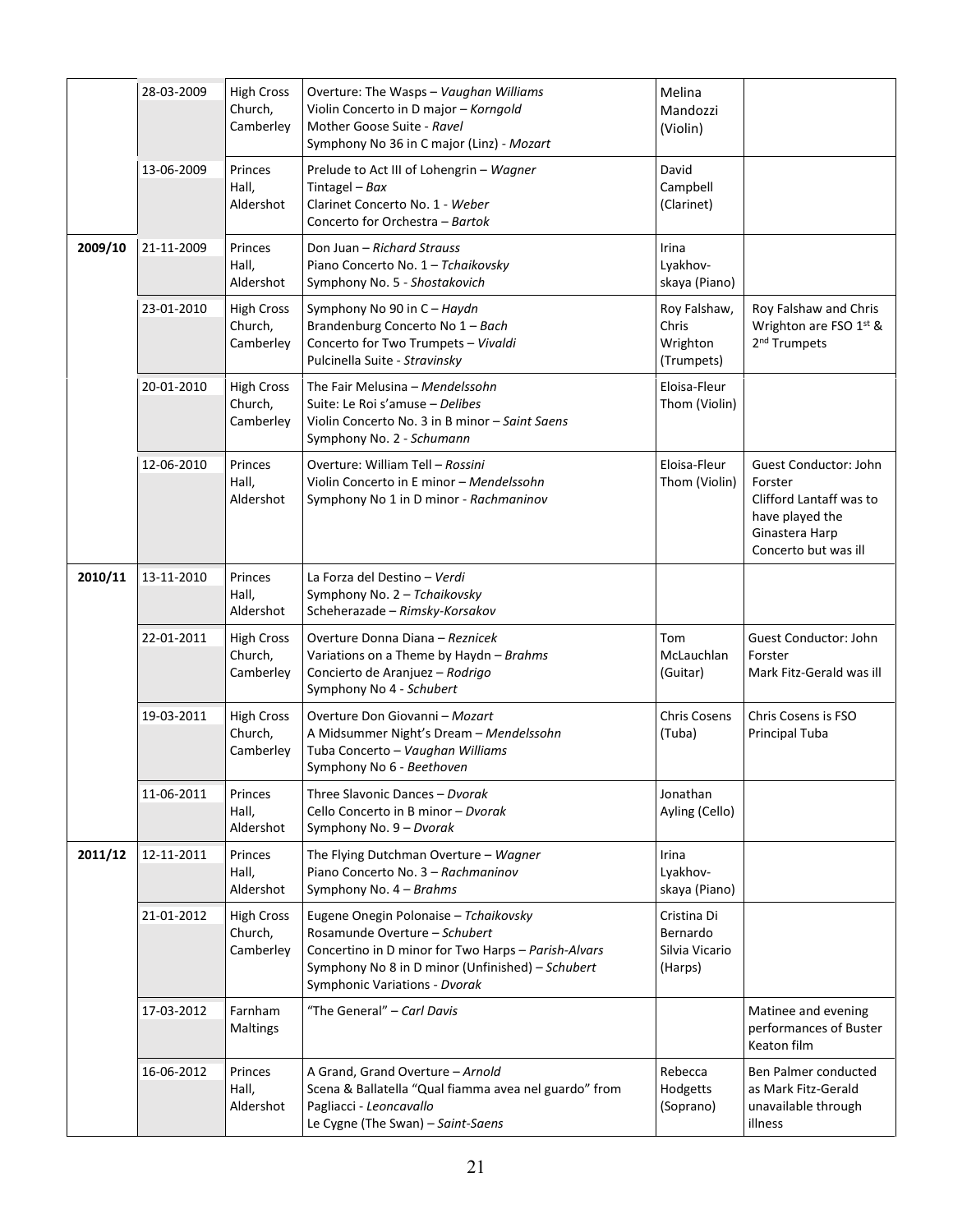|         |            |                               | "Lo son l'umile ancella" from Adriana Lecouvreur - Cilea<br>"Una voce poco fa!" from Il Barbiero de Seville - Rossini<br>Polovtsian Dances from Prince Igor - Borodin<br>Over The Hills and Far Away - Delius<br>"Meine Lippen Sie Kussen" from Giuditta - Lehar<br>"Ah quel diner!" from La Périchole - Offenbach<br>"I could have danced all night" from My Fair Lady - Loewe<br>Violin Concerto, 3rd movement - Mendelssohn<br>Pomp and Circumstance March No. 1 - Elgar<br>Fantasia on British Sea Songs - Wood<br>"Rule Britannia" - Arne<br>"Jerusalem" - Parry (orch. Elgar)<br>God Save the Queen - Orch. Elgar |                                                        |                                                                               |
|---------|------------|-------------------------------|-------------------------------------------------------------------------------------------------------------------------------------------------------------------------------------------------------------------------------------------------------------------------------------------------------------------------------------------------------------------------------------------------------------------------------------------------------------------------------------------------------------------------------------------------------------------------------------------------------------------------|--------------------------------------------------------|-------------------------------------------------------------------------------|
| 2012/13 | 27-10-2012 | Princes<br>Hall,<br>Aldershot | A London Overture - Ireland<br>Scenes from an Imaginary Ballet - Coleridge-Taylor<br>Cello Concerto - Elgar<br>Symphony No. 4 - Tchaikovsky                                                                                                                                                                                                                                                                                                                                                                                                                                                                             | Bartholo-<br>mew<br>Lafollette<br>(cello)              | Ben Palmer conducted<br>as Mark Fitz-Gerald<br>unavailable through<br>illness |
|         | 12-01-2013 | Farnham<br><b>Maltings</b>    | Concerto in D minor for Two Violins - Bach<br>Suite for Winds - Richard Strauss<br>Symphony No 29 - Mozart<br>Dances of Galanta - Kodaly                                                                                                                                                                                                                                                                                                                                                                                                                                                                                | Tessa<br>Welford.<br><b>Beverley Hull</b><br>(Violins) | Tessa & Beverley $-1st$<br>violins in the FSO                                 |
|         | 9-03-2013  | Camberley<br>Theatre          | Symphony No. 104 in D major - Haydn<br>Horn Concerto No. 4 in Eb major - Mozart<br>Symphony No. 7 in A major - Beethoven                                                                                                                                                                                                                                                                                                                                                                                                                                                                                                | Alison Wyld<br>(Horn)                                  | Alison - Principal Horn in<br>the FSO                                         |
|         | 15-06-2013 | Princes<br>Hall,<br>Aldershot | Little Suite - Lutoslawski<br>Violin Concerto in D Major - Tchaikovsky<br>Lieutenant Kije - Prokofiev<br>Four Sea Interludes - Britten                                                                                                                                                                                                                                                                                                                                                                                                                                                                                  | Alexandra<br>Wood (Violin)                             |                                                                               |
| 2013/14 | 16-11-2013 | Princes<br>Hall,<br>Aldershot | Overture 'Nabucco' - Verdi<br>Aida aria 'Ritorna Vincitor' - Verdi<br>Otello Ballet - Verdi<br>Tristan und Isolde - Prelude and Liebestod - Wagner<br>Symphony No. 12 in D Minor - Shostakovich                                                                                                                                                                                                                                                                                                                                                                                                                         | <b>Ruth Kerr</b><br>(Soprano)                          |                                                                               |
|         | 18-01-2014 | Camberley<br>Theatre          | Hebridean Overture - Mendelssohn<br>Violin Concerto in D minor - Sibelius<br>Symphony No. 5 - Dvorak                                                                                                                                                                                                                                                                                                                                                                                                                                                                                                                    | Melina<br>Mandozzi<br>(Violin)                         |                                                                               |
|         | 22-03-2014 | Farnham<br><b>Maltings</b>    | "The Circus" - Charlie Chaplin                                                                                                                                                                                                                                                                                                                                                                                                                                                                                                                                                                                          |                                                        | Matinee and evening<br>performances of Charlie<br>Chaplin film                |
|         | 14-06-2014 | Princes<br>Hall,<br>Aldershot | Espana - Chabrier<br>Till Eulenspiegels Lustige Streiche - Strauss R<br>The Planets - Holst                                                                                                                                                                                                                                                                                                                                                                                                                                                                                                                             | Hart Voices,<br>Chantry<br>Singers                     |                                                                               |
| 2014/15 | 15-11-2014 | Princes<br>Hall,<br>Aldershot | Overture Ruslan and Ludmila - Glinka<br>Legends, Nos 3 and 1, Op.59 - Dvorak<br>Violin Concerto No 1 in G min, Op.26 - Bruch<br>Symphony No 3 in F maj, Op.90 - Brahms                                                                                                                                                                                                                                                                                                                                                                                                                                                  | Claire Howick<br>(Violin)                              | <b>Howard Williams - Guest</b><br>Conductor                                   |
|         | 17-01-2015 | Farnham<br>Maltings           | Overture Barber of Seville - Rossini<br>Italian Serenade - Wolf<br>Clarinet Concerto in A - Mozart<br>Intermezzo Fennimore & Gerda - Delius<br>Symphony No 4 - Mendelssohn                                                                                                                                                                                                                                                                                                                                                                                                                                              | Shannon<br>Wagstaff<br>(Clarinet)                      | Ben Palmer-<br><b>Guest Conductor</b>                                         |
|         | 28-03-2015 | Farnham<br>Maltings           | Overture Der Freischutz - Weber<br>In the Steppes of Central Asia - Borodin<br>Cello Concerto No 1 in A - Saint Saens<br>Symphony No 3 - Bruch                                                                                                                                                                                                                                                                                                                                                                                                                                                                          | Jonathan<br>Ayling (Cello)                             |                                                                               |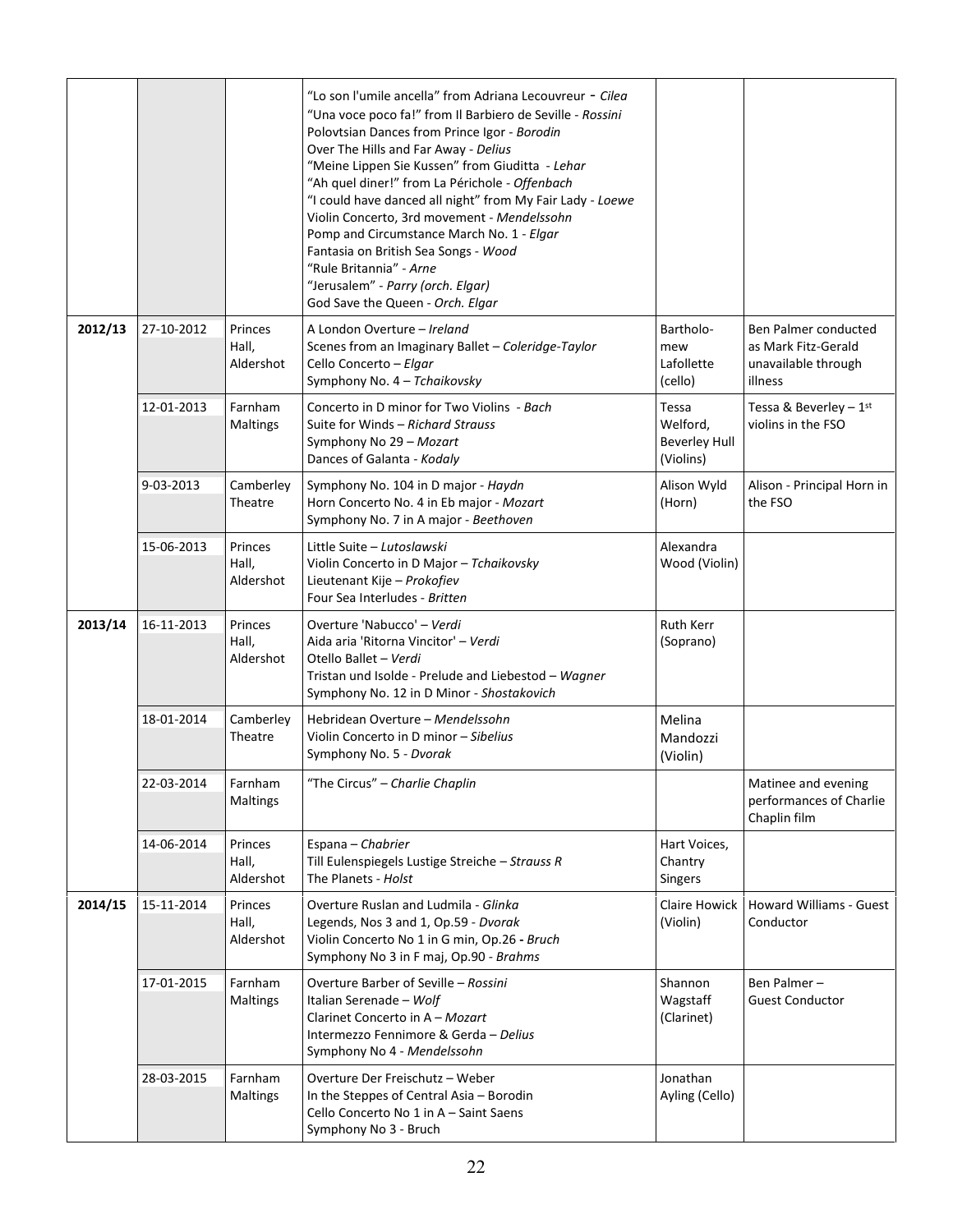|         | 13-06-2015 | Princes<br>Hall,<br>Aldershot | Overture Romeo and Juliet - Tchaikovsky<br>Seven Early Songs - Berg<br>Symphony No 2 - Sibelius                                                                                                                                                                      | Ruth Kerr<br>(Soprano)                                                    | Mark Fitz-Gerald's final<br>concert          |
|---------|------------|-------------------------------|----------------------------------------------------------------------------------------------------------------------------------------------------------------------------------------------------------------------------------------------------------------------|---------------------------------------------------------------------------|----------------------------------------------|
| 2015/16 | 21-11-2015 | Princes<br>Hall,<br>Aldershot | Night on the Bare Mountain - Mussorgsky<br>Rhapsody on a Theme of Paganini - Rachmaninov<br>Adagio of Spartacus and Phrygia - Khachaturian<br>Symphony No. 2 in B minor - Borodin                                                                                    | Irina<br>Lyakhov-<br>skaya (Piano)                                        | William Carslake -<br><b>Guest Conductor</b> |
|         | 16-01-2016 | Farnham<br>Maltings           | Medea Overture - Cherubini<br>Double Concerto for Violin and Cello - Brahms<br>Symphony No. 3 ('Eroica') - Beethoven                                                                                                                                                 | Francesca<br><b>Barritt</b><br>(Violin)<br>Morwenna<br>del Mar<br>(Cello) | Ben Palmer-<br><b>Guest Conductor</b>        |
|         | 19-03-2016 | Farnham<br>Maltings           | Violin Concerto in B minor - Elgar<br>Symphony No. 7 in D minor - Dvorak                                                                                                                                                                                             | So-Ock Kim<br>(Violin)                                                    | Tom Seligman-<br><b>Guest Conductor</b>      |
|         | 11-06-2016 | Princes<br>Hall,<br>Aldershot | Academic festival Overture - Brahms<br>Three Bavarian Dances - Elgar<br>Symphony No. 2 in E minor - Rachmaninov                                                                                                                                                      |                                                                           | Pablo Urbina -<br><b>Guest Conductor</b>     |
| 2016/17 | 19-11-2016 | Princes<br>Hall,<br>Aldershot | Waltz from Eugene Onegin - Tchaikovsky<br>Piano Concerto No.2 - Rachmaninov<br>Symphony No. 10 in E minor - Shostakovich                                                                                                                                             | Irina<br>Lyakhov-<br>skaya (Piano)                                        | William Carslake -<br><b>Guest Conductor</b> |
|         | 14-01-2017 | Farnham<br>Maltings           | Suite from Dardanus - Rameau<br>Variations on a Rococo Theme - Tchaikovsky<br>Symphony No. 2 in D Major - Brahms                                                                                                                                                     | Jonathan<br>Ayling (Cello)                                                | Robert Hodge - Guest<br>Conductor            |
|         | 18-03-2017 | Farnham<br>Maltings           | Pastorale d'été - Honegger<br>Le Boeuf sur le Toit - Milhaud<br>Flute Concerto - Ibert<br>Symphony No. 5 in E Minor - Tchaikovsky                                                                                                                                    | Marina<br>Piccinini<br>(Flute)                                            | Harry Ogg - Guest<br>Conductor               |
|         | 10-06-2017 | Princes<br>Hall,<br>Aldershot | Black Rainbow - Bray<br>Viola Concerto - Walton<br>Enigma Variations - Elgar                                                                                                                                                                                         | <b>Nicholas</b><br>Bootiman<br>(Viola)                                    | Holly Mathieson - Guest<br>Conductor         |
| 2017/18 | 18-11-2017 | Princes<br>Hall,<br>Aldershot | Spitfire Prelude and Fugue - Walton<br>Sinfonia da Requiem - Britten<br>The Serious Side of Madness - Winters<br>Symphony No. 2 (London) - Vaughan Williams                                                                                                          |                                                                           | Lewis Gaston -<br><b>Guest Conductor</b>     |
|         | 13-01-2018 | Farnham<br>Maltings           | Piano Concerto No.2 in Bb Major - Brahms<br>Symphony No.5 in Eb Major - Sibelius                                                                                                                                                                                     | Irina<br>Lyakhov-<br>skaya (Piano)                                        | Mark Summerbell -<br><b>Guest Conductor</b>  |
|         | 17-03-2018 | Farnham<br>Maltings           | Ride of the Valkyries - Wagner<br>The Lark Ascending - Vaughan Williams<br>Symphony No. 5 (1st Movement) - Beethoven<br>Jurassic Park - Williams<br>Peter and the Wolf - Prokofiev<br>Mambo from West Side Story - Bernstein<br>Main theme from Star Wars - Williams | Hollie<br>Chapman<br>(Violin)                                             | Mark Biggins - Guest<br>Conductor            |
|         | 16-06-2018 | Princes<br>Hall,<br>Aldershot | Carmen Suite No.2 - Bizet<br>Symphonie Espagnole - Lalo<br>Dances from the Three-Cornered Hat - De Falla<br>Symphonic Dances from West Side Story - Bernstein                                                                                                        | So-Ock Kim<br>(Violin)                                                    | William Carslake -<br><b>Guest Conductor</b> |
| 2018/19 | 17-11-2018 | Princes<br>Hall,<br>Aldershot | Prelude a l'apres-midi d'un faune - Debussy<br>D'un soir triste - Boulanger<br>Soir de fete - Chausson<br>Sheherazade - Ravel                                                                                                                                        | Janet Shell<br>(Mezzo-<br>soprano)                                        | Scott Wilson - Guest<br>Conductor            |